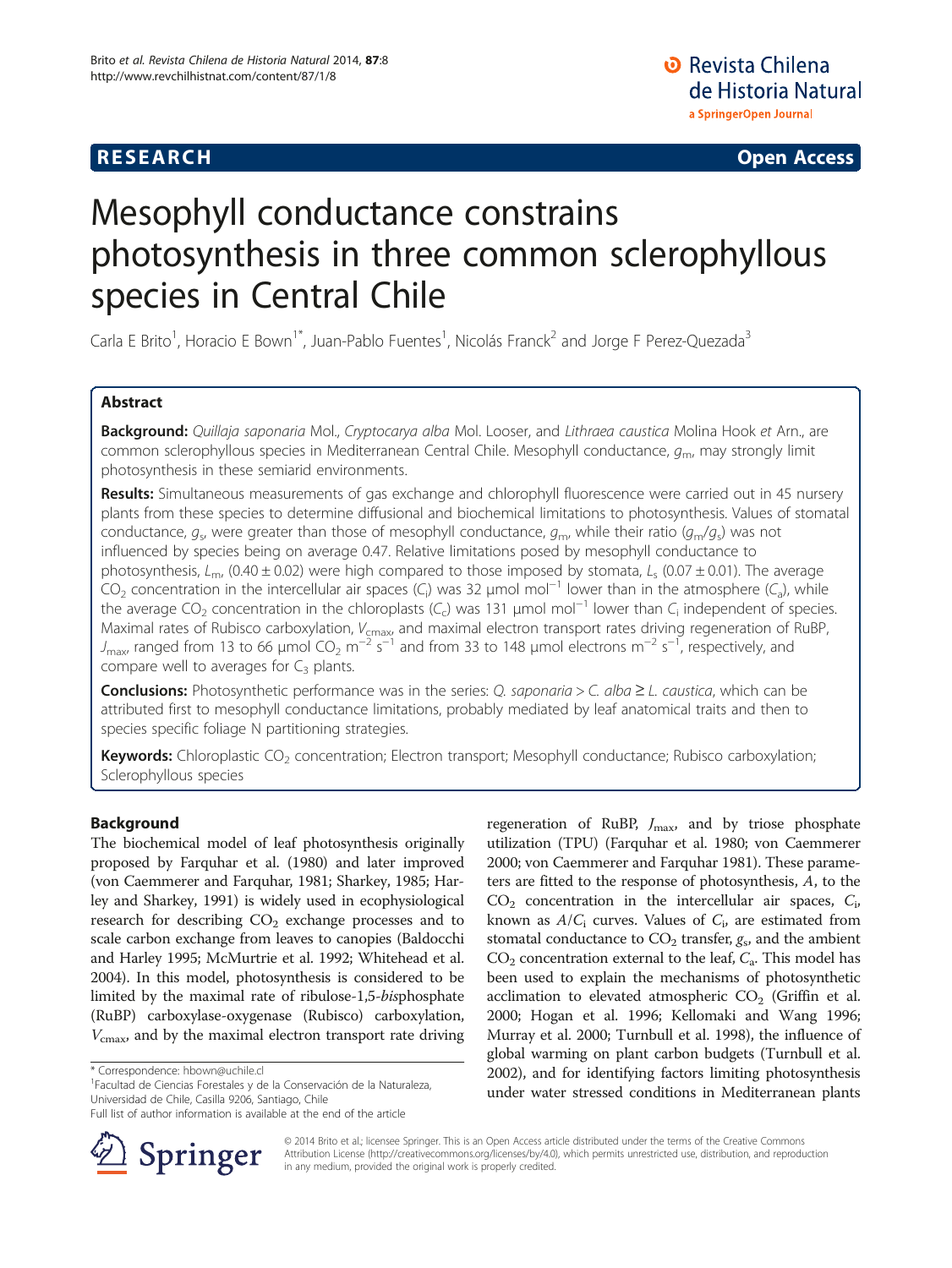(Grassi and Magnani [2005](#page-10-0); Gulias et al. [2002](#page-10-0); Niinemets et al. [2009b\)](#page-11-0), among others.

In most studies, the mesophyll conductance of  $CO<sub>2</sub>$ from the intercellular air spaces to the sites of Rubisco carboxylation in the chloroplasts,  $g<sub>m</sub>$ , has been considered to be sufficiently large to be negligible (Farquhar et al. [1980\)](#page-10-0). However, there is a growing awareness that the significance of  $g_m$  in limiting photosynthesis can be similar to the limitation imposed by stomata (Flexas et al. [2008](#page-10-0); Harley et al. [1992](#page-10-0); Loreto et al. [1992;](#page-11-0) von Caemmerer [2000;](#page-11-0) Warren and Adams [2006](#page-11-0); Warren et al. [2003](#page-11-0)). As a result,  $C_i$  is greater than the  $CO_2$  concentration in the chloroplasts,  $C_c$ , and values of  $V_{\text{cmax}}$  and  $J_{\text{max}}$  are underestimated when fitted to estimates of  $C_i$  rather than  $C_c$ .

Arid and semiarid lands account for 41% of Chile's continental territory, covering about 31 million ha (Benites et al. [1994\)](#page-10-0). Within this area, semiarid sclerophyllous (i.e. a woody plant with small coriaceous evergreen leaves dominant of the Mediterranean region) shrublands and forests extends from 32-36° S latitude (~345,000 ha) in Central Chile (Armesto et al. [2007](#page-10-0); CONAF [1999\)](#page-10-0); exhibiting high levels of endemism, and are therefore considered a priority for biodiversity conservation (Arroyo et al. [2004\)](#page-10-0). These ecosystems are subjected to high radiative and water stresses that limit their development and reproduction (Cabrera [2002](#page-10-0)); and, additionally, have a long history of degradation by human activity, which may represent an important adaptive pressure (Galmes et al. [2007](#page-10-0)). Therefore, understanding how environmental limitations are imposed on the carbon budget is relevant to accurately estimate carbon uptake and water use by sclerophyllous species.

There is extensive work on comparisons of  $g<sub>m</sub>$  between species and plant functional groups (Loreto et al. [1992](#page-11-0); De Lucia et al. [2003;](#page-10-0) Hassiotou et al. [2009;](#page-10-0) Niinemets et al. [2009b\)](#page-11-0). However, little is known about the extent to which  $g_m$  regulates the rate of photosynthesis in sclerophyllous species of central Chile. Consequently we chose to work with three native sclerophyllous species: Quillaja saponaria Mol., Cryptocarya alba Mol. Looser and Lithraea caustica Molina Hook et Arn., to determine stomatal, mesophyll and biochemical limitations to photosynthesis. Specifically, we assessed whether mesophyll conductance to  $CO<sub>2</sub>$  induces similar constrains to photosynthesis across different sclerophyllous species.

# Methods

## Plant material

Plant material consisted of 15 randomly selected plants from each of the following species: Q. saponaria, C. alba and L. caustica, from a nursery of the Faculty of Forestry and Nature Conservation at University of Chile, Santiago, Chile. Seeds were sown in the winter 2008, and transferred during spring 2008 and spring 2009 to  $12 \times 15$  cm (0.25 L)

and  $20 \times 30$  cm (2 L) black polyethylene bags filled with an even mixture of composted plant residues, soil and sand. No fertilizers were applied. Plants developed under 46% shading (in order to mimic the light environment experienced by saplings in their natural habitat) and received weekly irrigation during winter, and daily irrigation to field capacity in other seasons. At the time of measurements, we selected fifteen homogenous plants of Q. saponaria, C. alba and L. caustica which exhibited an average (±1 SD) plant height of 82.9 ± 14.4 cm, 63.4 ± 18.9 cm, and  $47.6 \pm 15.3$  cm; and a collar diameter of  $7.5 \pm 0.8$  mm, 9.1  $\pm$  1.4 mm, and 11.0  $\pm$  2.6 mm, respectively. All gas exchange and chlorophyll fluorescence measurements were taken in a laboratory without thermal regulation, with open windows to allow circulation of fresh air. Measurements took 45 days; with only one plant measured per day, spread in the summer period from December 20, 2010 to March 15, 2011; six months after plants were transferred from small to large containers. Gas exchange measurements for each individual plant typically took all day between 10 am and 6 pm; and followed the exact same sequence of measurements for all plants (see below). We alternated species each day in order to avoid differences brought about by day to day meteorological changes.

#### Gas exchange measurements

Simultaneous measurements of gas exchange and chlorophyll a fluorescence were carried out on the 45 selected plants, using a portable photosynthesis system (CIRAS-2, PP Systems, MA, USA) equipped with an integrated chlorophyll fluorescence and gas exchange chamber (PLC6-U Auto Leaf Cuvette, PP System, MA, US). Plants were shifted from the nursery to the laboratory the day before measurements were undertaken.

For each plant, a fully-developed leaf in the upper third of the plant was chosen and placed inside a circular  $2.5 \text{ cm}^2$  (18 mm in diameter) cuvette. Temperature in the cuvette (block) was maintained at 25ºC while leaf-to-air vapour pressure deficit (VPD) was maintained below 1 kPa. Each leaf was left to equilibrate inside the cuvette for 10 min at about  $368 \pm 3$  µmol mol<sup>-1</sup> CO<sub>2</sub> concentration and saturating irradiance (2,000 µmol photons  $m^{-2}$ s<sup>-1</sup>), before measuring the response of net assimilation (A) to intercellular  $CO_2$  concentration  $(C_i)$ . External  $CO_2$  concentration  $(C_a)$  was supplied with a  $CO_2$  mixer across the sequence 25, 50, 75, 100, 200, 300, 400, 500, 600, 700, 800, 900, 1000, 1200 and 1500 µmol mol<sup>-1</sup>, with saturating irradiance, Q (400–700 nm), maintained at 2,000 µmol m<sup>-2</sup> s<sup>-1</sup>. Measurements were recorded after values of A,  $C_i$  and  $g_s$ became stable but with a minimum waiting time of 3 min at each step within the sequence. At each value of  $C_i$ , measurements of fluorescence for the light-adapted leaf were made simultaneously to the gas exchange measurements. Values of  $F$  and  $F_m$ ' (the steady and maximal fluorescence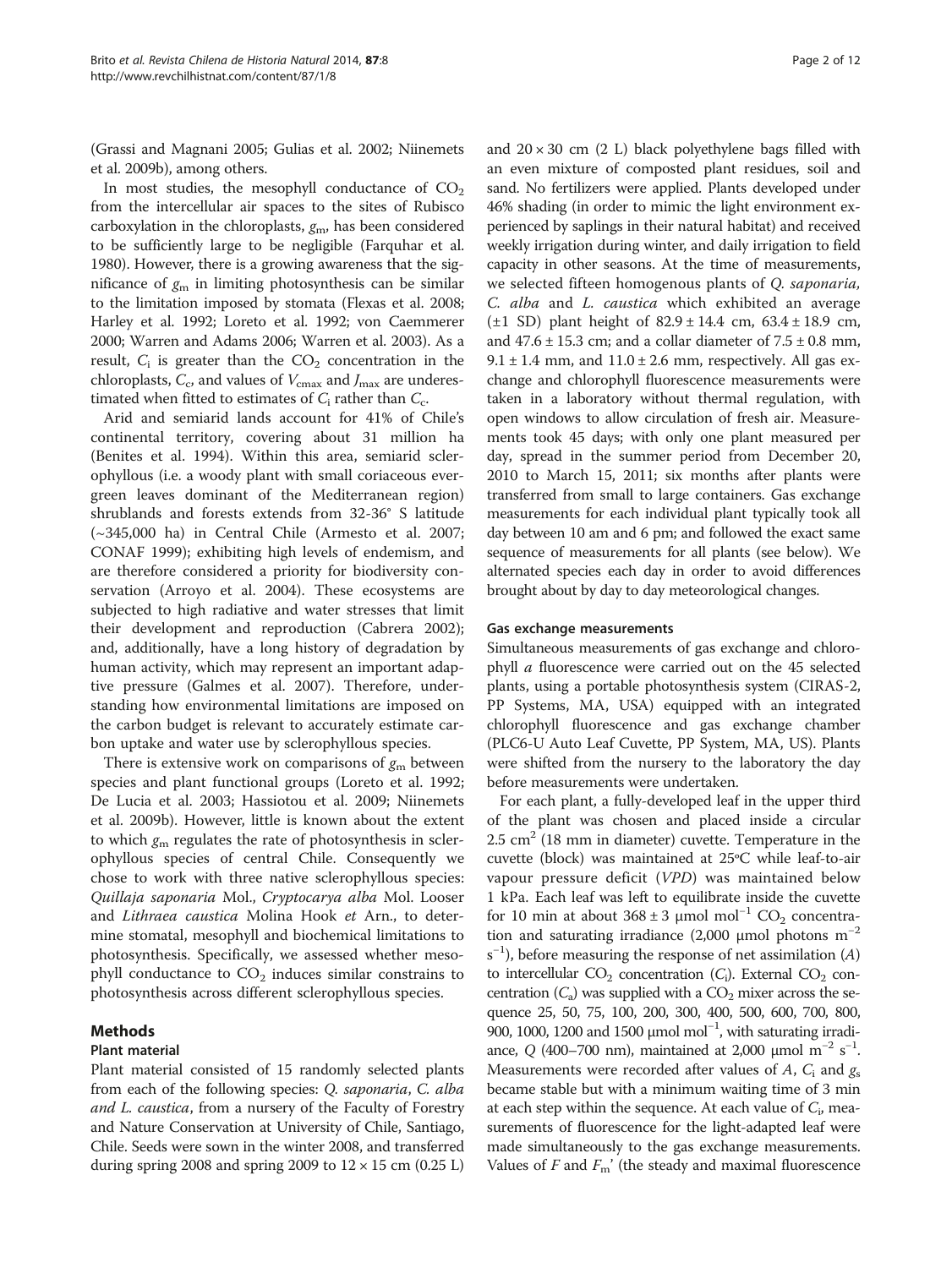respectively), were used to calculate photochemical efficiency of photosystem II,  $\Phi_{PSII}$ . The response of net assimilation to irradiance (A/Q curves) was measured immediately after each  $A/C_i$  curve ended, across the Q sequence: 0, 50, 100, 150, 200, 300, 400, 500, 800, 1000, 1200, 1400, 1600, 1800 and 2000 μmol m<sup>-2</sup> s<sup>-1</sup>, with ambient CO<sub>2</sub> concentration maintained at 368 ± 3 µmol mol<sup>-1</sup> using a  $CO_2$  mixer. The  $A/C_i$  and  $A/Q$  curves were measured on the same foliage sample.

#### Models fitted

The biochemical model of leaf photosynthesis by Farquhar et al. ([1980](#page-10-0)) describes the rate of photosynthesis  $(A)$  as:

$$
A = \min \left\{ A_c , A_q \right\} - R_d \tag{1}
$$

where  $A_c$  and  $A_q$  are the photosynthetic rates limited by Rubisco carboxylation and by electron transport rate respectively, and min {} indicates the minimum of these two rates.  $R_d$  is the rate of daytime respiration resulting from processes other than photorespiration. The photosynthetic rate limited by Rubisco carboxylation  $(A<sub>c</sub>)$  is given by:

$$
A_{\rm c} = V_{\rm cmax} \frac{C_{\rm i} - \Gamma^*}{C_{\rm i} + K_{\rm c} (1 + O_{\rm i} / K_{\rm o})}
$$
 (2)

where  $V_{\text{cmax}}$  is the maximum rate of Rubisco carboxylation under saturating RuBP and  $CO_2$ ,  $C_i$  and  $O_i$  are the intercellular  $CO_2$  and  $O_2$  concentrations,  $\overline{\Gamma}^*$  is the  $CO_2$ compensation concentration in the absence of day respiration, and  $K_c$  and  $K_o$  are the Michaelis constants for  $CO<sub>2</sub>$  and  $O<sub>2</sub>$ , respectively.

The photosynthetic rate limited by RuBP regeneration driven by electron transport  $(A_{\alpha})$  is given by:

$$
A_{\mathbf{q}} = \frac{J (C_{\mathbf{i}} - \Gamma^*)}{4 (C_{\mathbf{i}} + 2\Gamma^*)}
$$
 (3)

where  $J$  is the rate of electron transport at a given irradiance Q.

Prioul and Chartier ([1977](#page-11-0)) described the response of A to Q by a non-rectangular hyperbola as:

$$
A = \frac{\alpha Q + A_{\text{sat}} - \sqrt{(\alpha Q + A_{\text{sat}})^2 - 4\alpha \theta Q A_{\text{sat}}}}{2\theta} - R_{\text{dark}} \quad (4)
$$

where  $θ$  is the convexity of the non-rectangular hyperbola,  $\alpha$  is the initial slope of the  $A/Q$  curve (often referred as 'apparent maximum quantum efficiency'),  $A_{\text{sat}}$  is the light-saturated photosynthetic capacity and  $R_{\text{dark}}$  the respiration rate at zero irradiance. Individual A/Q response curves were fitted using Eq. 4 in order to estimate  $\alpha$ ,  $A_{\text{sat}}$ and  $R_{\text{dark}}$ . The light saturation point,  $Q_{\text{sat}}$ , was calculated as the irradiance for which 90% of  $A<sub>sat</sub>$  was achieved.

Values of the rate of mitochondrial respiration in the light,  $R_d^*$ , and the chloroplastic  $CO_2$  compensation point, Γ\* , were estimated for each sample using the Laisk method (von Caemmerer [2000\)](#page-11-0). Briefly, the  $A/C_i$  response was measured at three levels of low irradiance ( $Q = 50$ , 200 and 400 µmol m<sup>-2</sup> s<sup>-1</sup>) for six increasing values of  $C_a$  from 25 to 400 μmol  $CO_2$  mol<sup>-1</sup>. Linear relationships between  $A$  and  $C_i$  were fitted and the point of intersection of the three lines was taken as  $R_d^*$  (y-axis) and  $\Gamma^*$  (*x*-axis) (Figure 1).

The photosynthesis model described by Farquhar et al. ([1980](#page-10-0)) (Eq. 1) was fitted to the  $A/C_i$  and  $A/C_c$  curves by non-linear least squares regression (SigmaPlot, Version 12.1, SPSS, Chicago, IL). Values of  $V_{\text{cmax}}$  and  $R_{\text{d}}$  were estimated from the lower part of the  $A/C_i$  or  $A/C_c$  curve ( $C_i$  or  $C_c$  < 220 μmol mol<sup>-1</sup>) (Eq. 1 and 2), and these values were then used to estimate  $J_{\text{max}}$  over the entire range of measured  $C_i$  or  $C_c$  (Eq. 1,2 and 3). Michaelis-Menten constants of Rubisco for  $CO_2$  and  $O_2$ ,  $K_c$  and  $K_o$ , used in the fitting (25 °C) were 404.9  $\mu$ mol mol<sup>-1</sup> and 278.4 mmol mol−<sup>1</sup> , respectively as described by Bernacchi et al. [\(2001\)](#page-10-0).



Figure 1 The response of net photosynthesis (A) to intercellular  $CO<sub>2</sub>$  concentration (C<sub>i</sub>) at three different irradiances (Q = 400, 200 and 50 μmol  $m^{-2}$  s<sup>-1</sup>, 400-700 nm) for a representative **foliage sample.** Linear relationships between  $A$  and  $C_i$  were fitted for each Q level and their intersections averaged to yield a point which when projected to the A axis was taken as the rate of day respiration  $(R_d^*)$  and when projected to the  $C_i$  axis was taken as the intercellular  $CO<sub>2</sub>$  compensation concentration in the absence of day respiration  $(C_i^*)$ . The mitochondrial  $CO_2$  compensation concentration ( $\Gamma^*$ ) was calculated as  $\Gamma^* = C_i^* + R_d^* / g_m$  (von Caemmerer [2000](#page-11-0)), where  $q<sub>m</sub>$  is mesophyll conductance to  $CO<sub>2</sub>$  transfer. Method originally proposed by Laisk, A. (von Caemmerer [2000](#page-11-0)) to determine  $C_i^*$  and  $R<sub>d</sub>$ . This figure is equivalent to the one presented by De Lucia et al. ([2003](#page-10-0)) but with data drawn from this study.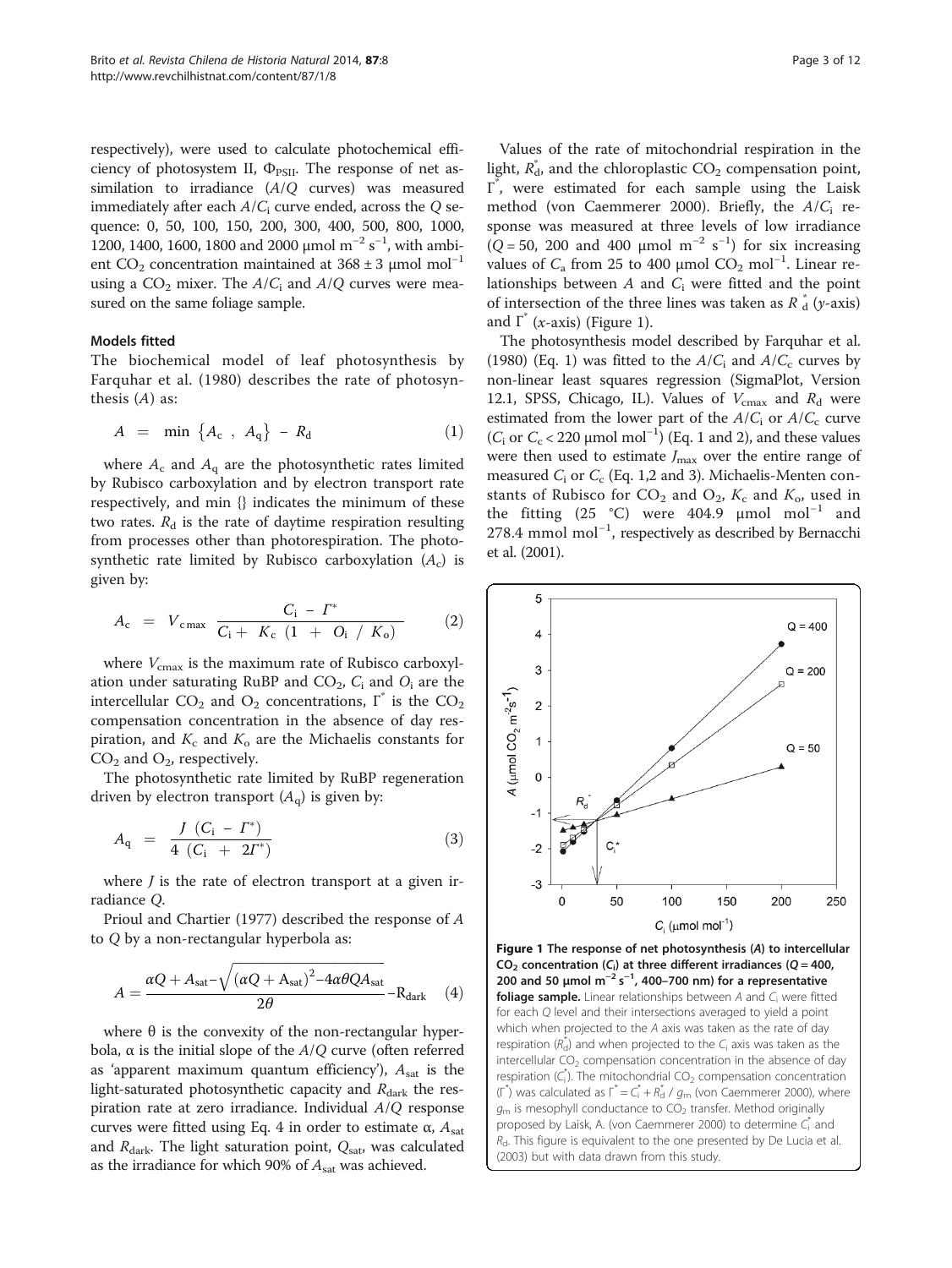#### Calculations of mesophyll conductance

Mesophyll conductance,  $g_m$ , was estimated using the "constant J" method (Harley et al. [1992;](#page-10-0) Loreto et al. [1992](#page-11-0)) where  $J$  is the rate of electron transport (Figure [2](#page-4-0)b). This method uses data in the RuBP-regeneration limited portion of the  $A/C_i$  curve, where rates of electron transport are constant. Within this region, further increases in photosynthesis with increasing  $C_i$  are due to suppression of photorespiration as the rate of carboxylation progressively substitutes the rate of oxygenation. Thus, photosynthesis is related to  $C_c$  and the relative  $CO<sub>2</sub>/O<sub>2</sub>$  specificity of Rubisco, normally described by the chloroplastic  $CO<sub>2</sub>$ compensation point, Γ\* . The constant J method is sensitive to errors in both the rate of mitochondrial respiration in the light,  $R_{\rm d}^*$ , and  $\Gamma^*$  and the approach assumes that both  $J$ and  $g<sub>m</sub>$  are constant across the range of  $C<sub>a</sub>$  concentrations used for the measurements (Harley et al. [1992;](#page-10-0) Pons et al. [2009\)](#page-11-0). The relationship of  $g<sub>m</sub>$  with  $\overline{\Gamma}^*, R_d^*$  and intercellular CO2 compensation point in the absence of day respiration,  $C_i^*$  is given by  $\Gamma^* = C_i^* + R_d^* / g_m$  (Peisker and Apel [2001;](#page-11-0) von Caemmerer [2000\)](#page-11-0).

The photochemical efficiency of photosystem II  $(\Phi_{PSII})$ was estimated from chlorophyll fluorescence measurements as  $(F_m' - F) / F_m'$ , where F and  $F_m'$  are the steady and maximal fluorescence in the light-adapted sample respectively (Schreiber et al. [1994\)](#page-11-0). The values of  $\Phi_{PSII}$ are directly proportional to the rate of electron transport through photosystem II, and therefore can be used to determine the portion of the  $A/C_i$  curve where the rate of electron transport is constant (Genty et al. [1989](#page-10-0)) (Figure [2](#page-4-0)a). Optimal values for  $g_m$  were resolved iteratively from three or more measurements of photosynthesis at high values of  $C_i$  that correspond with constant rates of electron transport (Singsaas et al. [2004;](#page-11-0) Warren [2006](#page-11-0)). This was done using the Generalized Reduced Gradient Nonlinear Solving Method for nonlinear optimization included in the Solver Tools of Microsoft Excel with measurements of A,  $C_p$ ,  $\overline{\Gamma}^*$ ,  $\overline{R}^*_d$  to resolve the value of  $g_m$  that best explained changes in photosynthesis with changes in  $C_i$  indicated by minimum variance in J (Harley et al. [1992;](#page-10-0) Singsaas et al. [2004;](#page-11-0) Warren [2006\)](#page-11-0) (Figure [2b](#page-4-0)).

#### Stomatal and mesophyll limitations to photosynthesis

 $A/C_i$  response and values for  $g_s$  and  $g_m$ , were used to partition stomatal, mesophyll and biochemical limitations to photosynthesis. Values of stomatal conductance to  $CO_2$  transfer were calculated by  $g_s = A/(C_a-C_i)$  dividing values by 1.64 (Jones [1992\)](#page-11-0). Relative stomatal limitations were calculated using the method of Farquhar and Sharkey [\(1982\)](#page-10-0) as  $L_s = 1 - A_{a-gs} / A_{i-gs}$  where  $A_{a-gs}$  and  $A_{i-gs}$ are the actual value of A and the value estimated when  $g_s$  is infinite, respectively. Similarly, following Bernacchi et al. ([2002\)](#page-10-0), relative limitation to photosynthesis imposed by  $g<sub>m</sub>$ was calculated as:  $L_m = 1 - A_{a\text{-gm}} / A_{i\text{-gm}}$  where  $A_{a\text{-gm}}$  and  $A_{i\text{-gm}}$  are the actual value of A and the value estimated when  $g_m$  is infinite, respectively. The  $CO_2$  concentration in the chloroplasts,  $C_c$ , was calculated from  $C_c = C_i - A/g_m$ .

#### Foliage surface area and nutrient concentrations

Following the completion of  $A/C<sub>i</sub>$  and  $A/Q$  curves, the leaf was carefully removed from the cuvette, scanned to determine leaf area by optical methods, dried at 70°C to constant mass and then both measurements used to calculate the foliage area to mass ratio,  $M$ . Foliage samples were finely ground, Dumas combusted and N concentrations determined by thermo conductivity (LECO, TruSpec CN, US) at the Laboratory of Soil and Foliar Analysis at Universidad Católica de Chile, Santiago, Chile. Nitrogen foliage concentrations are expressed on a hemisurface area basis  $(N_a)$  and photosynthetic nitrogen-use efficiency,  $E_N$ , defined as  $A_{\text{sat}}/N_a$ .

#### Data analysis

All statistical analyses were undertaken at the plant level using The R System (R Core Team [2013\)](#page-11-0). Variables were tested for normality and homogeneity of variance and transformations were made as necessary to meet the underlying statistical assumptions of the models used. All values are presented as means  $\pm 1$  standard error (*n* = 15) unless stated otherwise. A one way analysis of variance was used to compare diffusional and biochemical limitations to photosynthesis between sclerophyllous species. Tukey's least significant difference test was used to distinguish among individual means where applicable with a confidence level of  $P < 0.05$ . Differences in slopes and intercepts in the linear relationships between photosynthetic parameters and foliar nitrogen among sclerophyllous species were tested for significance by analysis of covariance.

## Results and discussion

#### Overall photosynthetic performance

The Farquhar et al. [\(1980\)](#page-10-0) model was fitted to the  $A/C_i$ curves while the Prioul and Chartier [\(1977\)](#page-11-0) model to the  $A/Q$  curves measured for each leaf sample (*n* = 45). There was excellent correspondence between modelled and observed data independent of the sclerophyllous species (Figure [3](#page-5-0)).

Light response curves (Figure [3a](#page-5-0)) were very similar among species up to an irradiance level of about 500 μmol photons m<sup>-2</sup> s<sup>-1</sup>, changing drastically thereafter with clearly distinct maximums of photosynthetic rates in the series: Q. saponaria > C. alba > L. caustica which reflects that the three species exhibited a similar initial pseudolinear slope of the  $A/Q$  curve (the apparent maximum quantum efficiency: α) averaging  $0.033 \pm 0.007$  mol CO<sub>2</sub> mol<sup>-1</sup> quanta. The rate of photosynthesis at saturating irradiance (2000 µmol m<sup>-2</sup> s<sup>-1</sup>) and ambient CO<sub>2</sub> concentration  $(A_{sat})$ , on the other hand, was significantly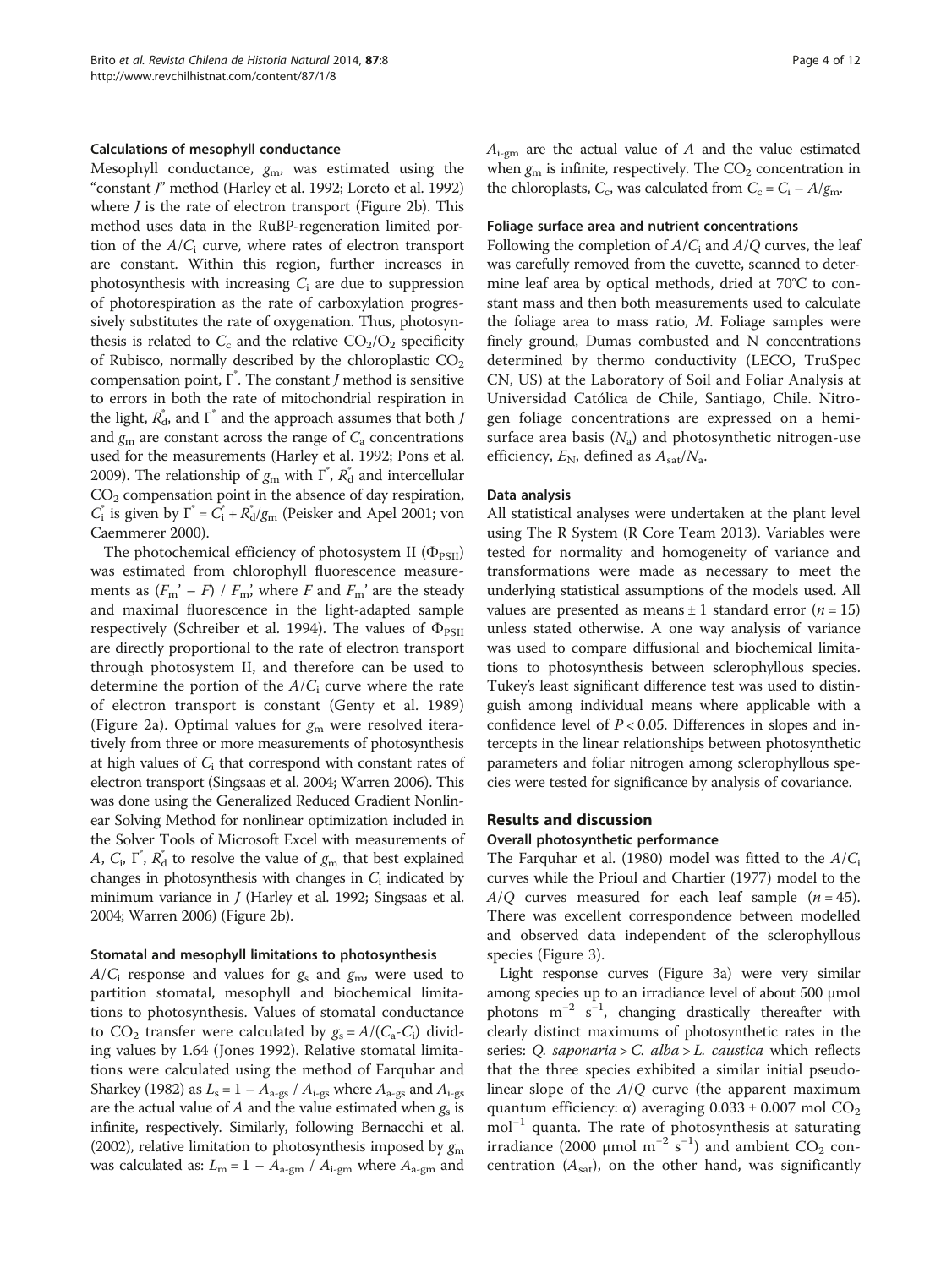<span id="page-4-0"></span>Brito et al. Revista Chilena de Historia Natural 2014, 87:8 Page 5 of 12 http://www.revchilhistnat.com/content/87/1/8



greater in *Q. saponaria* (14.2 ± 0.8 µmol  $CO_2$  m<sup>-2</sup> s<sup>-1</sup>) compared to *C. alba* (9.5 ± 0.4 µmol  $CO_2$  m<sup>-2</sup> s<sup>-1</sup>) and L. caustica (7.8 ± 0.7 μmol m<sup>-2</sup> s<sup>-1</sup>) (Figure [3a](#page-5-0); Table [1](#page-6-0)). The light saturation point,  $Q_{\text{sat}}$ , which followed a similar pattern as  $A_{\text{sat}}$ , was consistently higher in Q. saponaria (1168 ± 57 μmol photons m<sup>-2</sup> s<sup>-1</sup>) compared to *C. alba*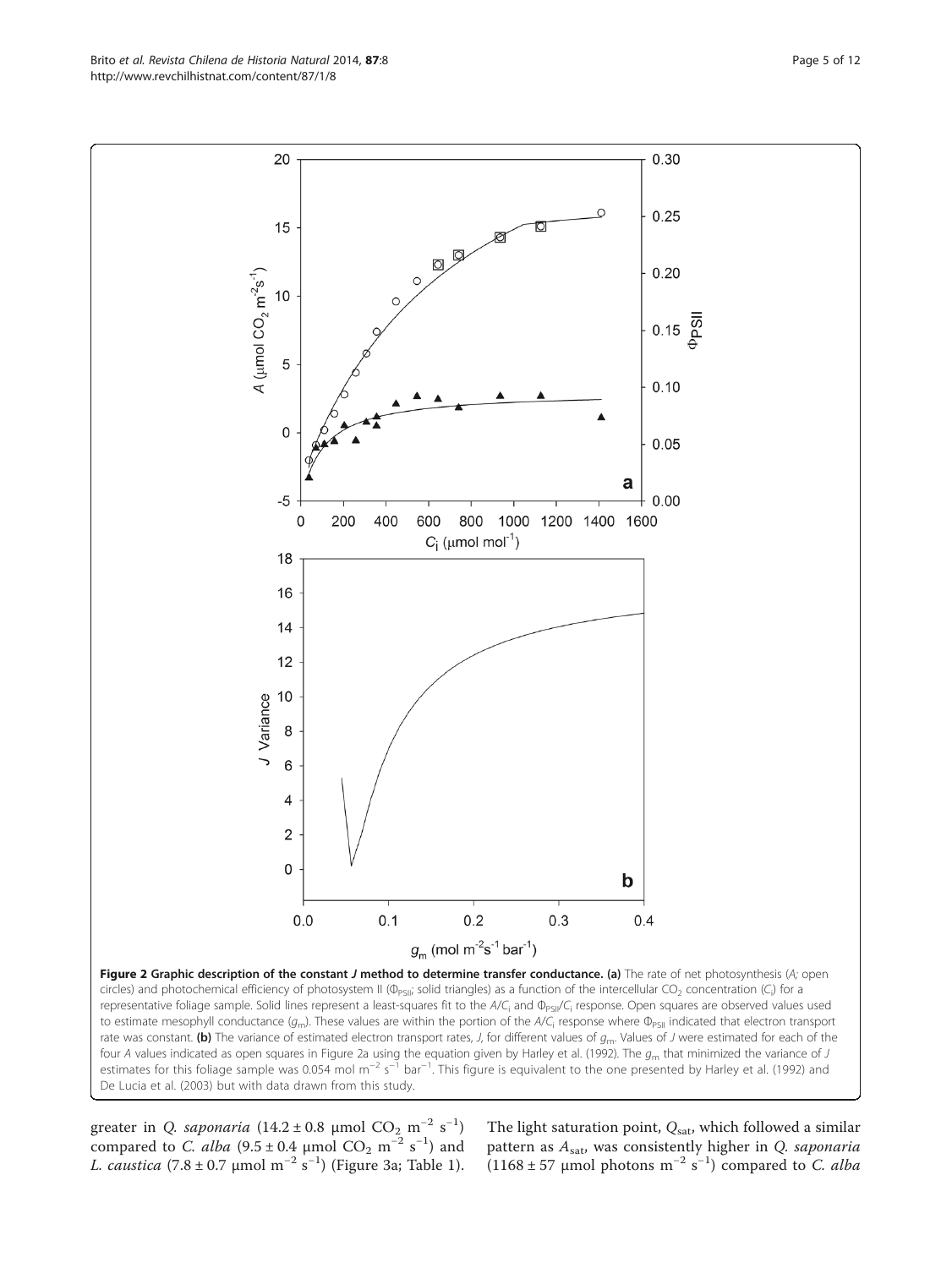<span id="page-5-0"></span>Brito et al. Revista Chilena de Historia Natural 2014, 87:8 Page 6 of 12 http://www.revchilhistnat.com/content/87/1/8



([1980\)](#page-10-0) model to the  $A/C<sub>i</sub>$  curve.

(964 ± 56 µmol photons m<sup>-2</sup> s<sup>-1</sup>) and *L. caustica* (987 ± 65 μmol photons m<sup>-2</sup> s<sup>-1</sup>). The rate of respiration in the absence of light at ambient  $CO_2$  concentration ( $R_{\text{dark}}$ ) was  $0.77 \pm 0.10$  μmol  $CO_2$  m<sup>-2</sup> s<sup>-1</sup> independent of the species. The light compensation point, or the irradiance value at which the rate of photosynthesis equals zero, did not differ across species, being  $38 \pm 4$  µmol photons m<sup>-2</sup> s<sup>-1</sup>. The rate of transpiration at saturating irradiance (2000 µmol m<sup>-2</sup> s<sup>-1</sup>) and ambient  $CO_2$  concentration (*E*) was 2831 ± 309 µmol  $H_2O$  m<sup>-2</sup> s<sup>-1</sup> while the instantaneous water use efficiency (E/  $A_{sat}$ ) was 337 ± 41 mol H<sub>2</sub>O mol<sup>-1</sup> CO<sub>2</sub>, unaffected by species (Table [1](#page-6-0)).

The response of photosynthetic rates (A) to internal  $CO<sub>2</sub>$  concentration ( $C<sub>i</sub>$ ) (Figure 3b), changed drastically among species for the whole range of  $C_i$  values in the series: Q. saponaria > C. alba > L. caustica. Consequently the initial slope of the  $A/C_i$  curves  $(dA/dC_i;$ often referred to as 'carboxylation efficiency') was greater in Q. saponaria (0.070) compared with C. alba (0.047) and L. caustica (0.038). A similar trend was observed for the rate of photosynthesis near saturating  $C_i$  (800 μmol mol<sup>-1</sup>),  $A_{max}$ , being 12.03, 17.01 and 23.81 μmol  $CO_2$  m<sup>-2</sup> s<sup>-1</sup> for *L. caustica*, *C. alba* and Q. saponaria, respectively (Table [1](#page-6-0)).

#### Mesophyll conductance

Mesophyll conductance  $(g_\mathrm{m})$  was similar between *L. caustica* (0.060 mol  $CO_2$  m<sup>-2</sup> s<sup>-1</sup> bar<sup>-1</sup>) and *C. alba* (0.065 mol  $CO_2$  m<sup>-2</sup> s<sup>-1</sup> bar<sup>-1</sup>), but collectively significantly lower than Q. saponaria (0.097 mol  $CO_2$  m<sup>-2</sup> s<sup>-1</sup> bar<sup>-1</sup>). Although unsignificantly,  $g_s$  tended to be greater for Q. saponaria (0.250 mol  $CO_2$  m<sup>-2</sup> s<sup>-1</sup>) compared to *C. alba* (0.227 mol CO<sub>2</sub> m<sup>-2</sup> s<sup>-1</sup>) and *L. caustica* (0.221 mol CO<sub>2</sub> m<sup>-2</sup> s<sup>-1</sup>). The ratio  $g_m/g_s$  was on average 0.47 ± 0.08, independent of species (Table [1](#page-6-0)). Relative limitations posed by mesophyll conductance to photosynthesis,  $L_{\text{m}}$ , (0.40 ± 0.02) were high compared to those imposed by stomata,  $L_s$  (0.07 ± 0.01) and not significantly influenced by species. The average  $CO<sub>2</sub>$  concentration in the intercellular air spaces  $(C<sub>i</sub>)$  was 31.7 μmol mol<sup>-1</sup> lower than in the atmosphere  $(C_1)$ , while the average  $CO<sub>2</sub>$  concentration in the chloroplasts  $(C<sub>c</sub>)$  was 130.6 μmol mol<sup>-1</sup> lower than in  $C_i$ , independent of the species (Table [1\)](#page-6-0).

The  $g_m$  values found in this study were generally lower than those reported for other plant functional groups. Flexas et al. ([2008\)](#page-10-0) argues that  $g_m$  is associated with leaf forms and plant functional groups, rather than evolutive trends: herbaceous plants exhibit generally the largest  $g<sub>m</sub>$ values (~0.4 mol  $CO_2$  m<sup>-2</sup> s<sup>-1</sup> bar<sup>-1</sup>), perennial herbs and woody deciduous angiosperms display intermediate values  $(\sim 0.2 \text{ mol } CO_2 \text{ m}^{-2} \text{ s}^{-1} \text{ bar}^{-1})$ , while woody evergreen plants exhibit  $g_m$  values slightly above and below 0.1 mol  $CO<sub>2</sub>$  m<sup>-2</sup> s<sup>-1</sup> bar<sup>-1</sup> in angiosperms and gymnosperms, respectively. The mean value across all angiosperm sclerophyllous species studied was 0.073 mol  $CO_2$  m<sup>-2</sup> s<sup>-1</sup> bar<sup>-1</sup>, similar to those found by Niinemets et al. ([2009b\)](#page-11-0) for Australian sclerophyllous species (0.087 mol  $CO_2$  m<sup>-2</sup> s<sup>-1</sup> bar<sup>-1</sup>).

There seems to be a consistent pattern for sclerophyllous species to exhibit both low  $g_m$  and low  $g_m/g_s$  values (Gulias et al. [2002;](#page-10-0) Niinemets et al. [2009b;](#page-11-0) Tomas et al. [2013](#page-11-0); Warren [2004\)](#page-11-0). Consequently, differences between  $C_{\rm a}$  and  $C_{\rm i}$  are relatively small compared to the difference between  $C_i$  and  $C_c$ . This drawdown of  $CO_2$  implies that relative limitations imposed by mesophyll conductance to photosynthesis are much greater than those posed by stomata. Warren ([2004](#page-11-0)) found that mesophyll limitations ( $L_m \sim 0.19$  to 0.38) were greater than stomatal limitations ( $L_s \sim 0.05$  to 0.23) for *Eucalyptus globulus* which are similar to our study. Equivalent mesophyll conductance limitations were observed for other sclerophyllous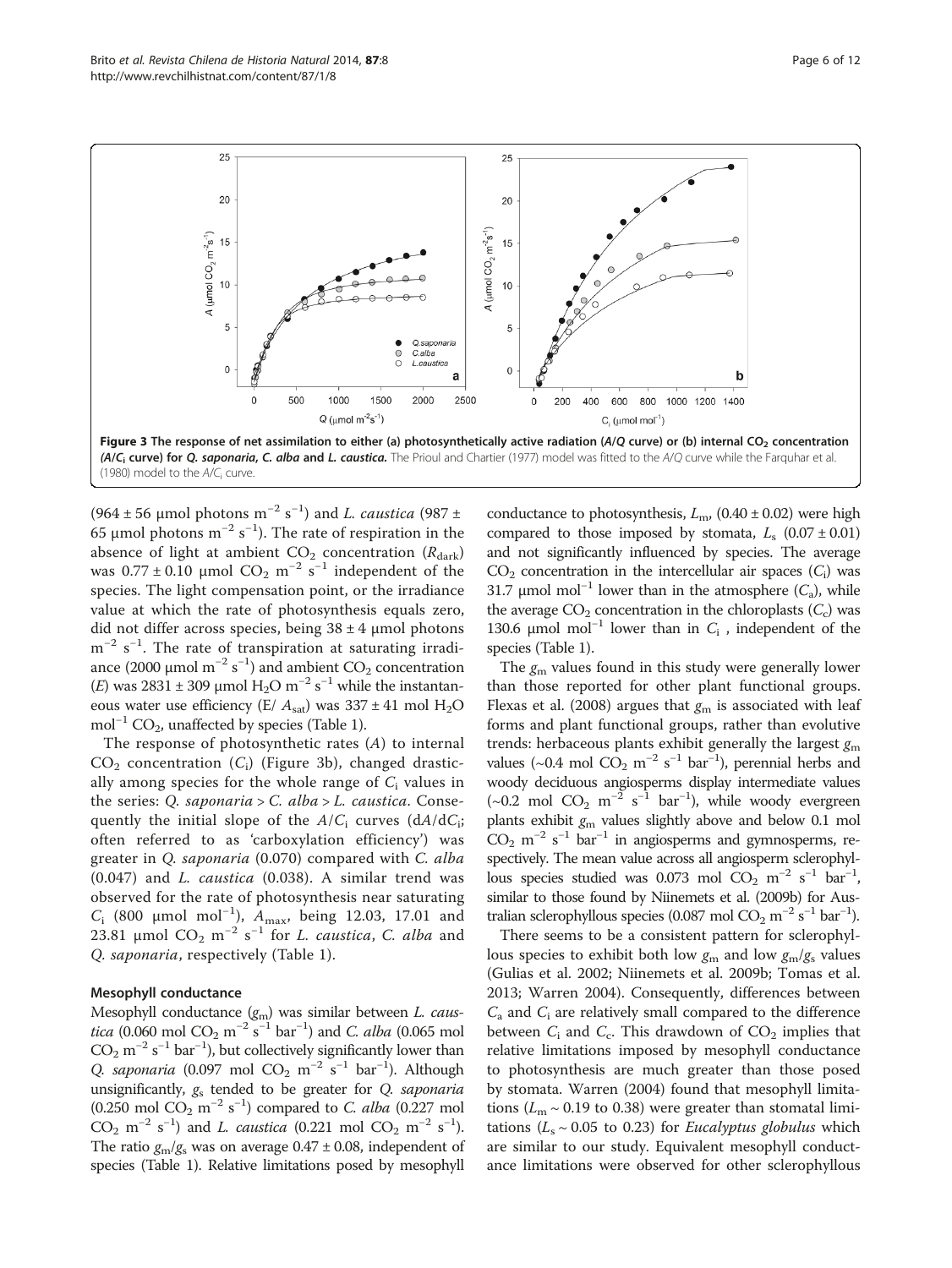| Variable                                               | Units                                                    | Schlerophyll species |                     |                     | <b>ANOVA</b> |
|--------------------------------------------------------|----------------------------------------------------------|----------------------|---------------------|---------------------|--------------|
|                                                        |                                                          | L. caustica          | C. alba             | Q. saponaria        | statistics   |
| $A_{sat}$                                              | (µmol m <sup>-2</sup> s <sup>-1</sup> )                  | $7.8 \pm 0.7$ a      | $9.5 \pm 0.4$ a     | $14.2 \pm 0.8$ b    | $***$        |
| α                                                      | $(mod mol-1)$                                            | $0.019 \pm 0.002$    | $0.024 \pm 0.002$   | $0.023 \pm 0.002$   | ns           |
| $R_{\text{dark}}$                                      | (µmol $m^{-2} s^{-1}$ )                                  | $0.7 \pm 0.1$        | $1.0 \pm 0.2$       | $0.6 \pm 0.1$       | ns           |
| $Q_{\text{sat}}$                                       | (µmol m <sup>-2</sup> s <sup>-1</sup> )                  | $987 \pm 65$ a       | $964 \pm 56$ a      | $1168 \pm 57b$      | $\ast$       |
| $Q_{comp}$                                             | ( $\mu$ mol m <sup>-2</sup> s <sup>-1</sup> )            | $36 \pm 8$           | $51 \pm 9$          | $27 \pm 4$          | ns           |
| E                                                      | (umol $H_2O$ m <sup>-2</sup> s <sup>-1</sup> )           | $2133 \pm 447$       | $2913 \pm 476$      | $3492 \pm 654$      | ns           |
| 1 / WUE                                                | (mol $H_20$ mol <sup>-1</sup> CO <sub>2</sub> )          | $376 \pm 93$         | $347 + 57$          | $285 \pm 60$        | ns           |
| <b>SLA</b>                                             | $(m^2 \text{ kg}^{-1})$                                  | $7 \pm 0.4$ a        | $10 \pm 0.7$ b      | $8.7 \pm 0.5$ ab    | ***          |
| $N_{\rm a}$                                            | (mmol $m^{-2}$ )                                         | $120.2 \pm 8.9$ a    | $195.5 \pm 21$ b    | $165.8 \pm 17.6$ ab | $**$         |
| $E_{\rm n}$                                            | ( $\mu$ mol mol <sup>-1</sup> s <sup>-1</sup> )          | $69.8 \pm 9.1$ ab    | $56.4 \pm 6.2 a$    | $95.9 \pm 8.8$ b    | $**$         |
| $A_{\sf max}$                                          | ( $\mu$ mol mol <sup>-1</sup> s <sup>-1</sup> )          | $12.03 \pm 0.86$ a   | $17.01 \pm 0.81$ b  | $23.81 \pm 1.18$ c  | $***$        |
| dA/dCi                                                 | $(mod mol-1)$                                            | $0.038 \pm 0.003$ a  | $0.047 \pm 0.002$ a | $0.070 \pm 0.004$ b | $***$        |
| $g_{m}$                                                | (mol m <sup>-2</sup> s <sup>-1</sup> bar <sup>-1</sup> ) | $0.06 \pm 0.005$ a   | $0.065 \pm 0.004$ a | $0.097 \pm 0.007$ b | $***$        |
| $g_{\rm s}$                                            | (mol $m^{-2} s^{-1}$ )                                   | $0.221 \pm 0.03$     | $0.221 \pm 0.025$   | $0.25 \pm 0.018$    | ns           |
| $g_m/g_s$                                              |                                                          | $0.54 \pm 0.18$      | $0.47 \pm 0.14$     | $0.43 \pm 0.06$     | ns           |
| $L_{\rm s}$                                            |                                                          | $0.07 \pm 0.01$      | $0.07 \pm 0.02$     | $0.08 \pm 0.01$     | ns           |
| $L_{m}$                                                |                                                          | $0.35 \pm 0.03$      | $0.42 \pm 0.02$     | $0.43\pm0.02$       | ns           |
| $C_{\rm a}$                                            | ( $\mu$ mol mol <sup>-1</sup> )                          | $368.3 \pm 0.6$      | $368.7 \pm 1$       | $368.7 \pm 0.6$     | ns           |
| $C_{i}$                                                | ( $\mu$ mol mol <sup>-1</sup> )                          | $337.7 \pm 7$        | $336.5 \pm 6.9$     | $333.6 \pm 3.7$     | ns           |
| $C_{\rm c}$                                            | ( $\mu$ mol mol <sup>-1</sup> )                          | $220 \pm 10.3$       | $202.2 \pm 8.2$     | $192.8 \pm 5.9$     | ns           |
| $V_{\text{cmax}}(C_i)$                                 | ( $\mu$ mol m <sup>-2</sup> s <sup>-1</sup> )            | $26.8 \pm 2.1$ a     | $32.6 \pm 1.1$ a    | $49 \pm 2.6$ b      | $***$        |
| $J_{\sf max}$ (C <sub>i</sub> )                        | ( $\mu$ mol m <sup>-2</sup> s <sup>-1</sup> )            | $56.3 \pm 4.1$ a     | $79.6 \pm 3.8$ a    | $111.4 \pm 5.6$ b   | ***          |
| $J_{\text{max}}$ / $V_{\text{cmax}}$ (C <sub>i</sub> ) |                                                          | $2.15 \pm 0.1$       | $2.44 \pm 0.07$     | $2.29 \pm 0.07$     | ns           |
| $V_{\text{cmax}}(C_c)$                                 | (µmol m <sup>-2</sup> s <sup>-1</sup> )                  | $45.5 \pm 5.1$ a     | $64.4 \pm 3.8$ a    | $98.3 \pm 5.7$ b    | ***          |
| $J_{\text{max}}(C_{c})$                                | ( $\mu$ mol m <sup>-2</sup> s <sup>-1</sup> )            | $60.4 \pm 4.4$ a     | $89.9 \pm 4.2$ b    | $126.4 \pm 6.1$ C   | ***          |
| $J_{\text{max}}$ / $V_{\text{cmax}}$ (C <sub>c</sub> ) |                                                          | $1.41 \pm 0.07$      | $1.43 \pm 0.06$     | $1.31 \pm 0.05$     | ns           |
| $R_{\rm d}^*$                                          | (µmol m <sup>-2</sup> s <sup>-1</sup> )                  | $1.0 \pm 0.1$ a      | $1.7 \pm 0.2$ b     | $1.5 \pm 0.1$ b     | ***          |
| $C_i^\ast$                                             | ( $\mu$ mol mol <sup>-1</sup> )                          | $33 \pm 4.2$ ab      | $23.2 \pm 2.3$ a    | $34 \pm 2.4$ b      | $\ast$       |
| $\overline{\Gamma}^*$                                  | ( $\mu$ mol mol <sup>-1</sup> )                          | $55.5 \pm 5.4$       | $56.8 \pm 4.1$      | $59.2 \pm 5.9$      | ns           |

<span id="page-6-0"></span>

|  |  | Table 1 Comparison of leaf and photosynthetic parameters for three common sclerophyll species in Central Chile |  |
|--|--|----------------------------------------------------------------------------------------------------------------|--|
|--|--|----------------------------------------------------------------------------------------------------------------|--|

Values are presented as means ( $\pm$  1 SE, n=15) for the light-saturated rate of photosynthesis (A<sub>sat</sub>), apparent maximum quantum efficiency (α), the rate of mitochondrial respiration at zero irradiance (R<sub>dark</sub>), light saturation (Q<sub>sat</sub>) and compensation point (Q<sub>comp</sub>), evapotranspiration (E), the inverse of water use efficiency (1/WUE), specific leaf area (SLA), the nitrogen content on area basis (N<sub>a</sub>), photosynthetic nitrogen-use efficiency (E<sub>N</sub>), C<sub>i</sub>-saturated rate of photosynthesis (A<sub>max</sub>) and inicial slope of the A/C curve (dA/dC<sub>i</sub>), mesophyll (g<sub>m</sub>) and stomatal (g<sub>s</sub>) conductance to CO<sub>2</sub> diffusion, and their ratio (g<sub>m</sub>/g<sub>s</sub>), relative stomatal, L<sub>s</sub>, and mesophyll, L<sub>m</sub>, limitations to photosynthesis, the external (C<sub>a</sub>), intercellular (C<sub>i</sub>) and chloroplastic (C<sub>c</sub>) CO<sub>2</sub> concentration, maximal rate of Rubisco carboxylation (V<sub>cmax</sub>), maximal rate of electron transport driving regeneration of RuBP ( $J_{\rm max}$ ), the ratio  $J_{\rm max}/V_{\rm cmax}$  on C<sub>i</sub> and C<sub>c</sub> basis, the rate of mitochondrial respiration in the light ( $R_{\rm d}$ ), the intercellular ( $\zeta_1^*$ ), and chloroplastic (Γ<sup>\*</sup>) CO<sub>2</sub> compensation concentration in the absence of mitochondrial respiration. Separation of means was determined by a Tukey test where applicable. Different letters between species indicate that means were significantly different at P<0.05. Significance of species on photosynthetic parameters are shown as: ns, non significant; \*, significant at P<0.05; \*\*, significant at P<0.01; \*\*\*, significant at P<0.001.

species ( $L_m \sim 0.20$ -0.50) by Niinemets et al. ([2009b](#page-11-0)). This seems to be explained by leaf anatomical traits such as thickness, density and the leaf mass to area ratio (Flexas et al. [2012;](#page-10-0) Niinemets et al. [2009b](#page-11-0); Tomas et al. [2013\)](#page-11-0) and also by tissue and cell anatomical traits, such as chloroplast surface area exposed to the intercellular air spaces, cell wall thickness and palisade tissue path length, among others (Tomas et al. [2013](#page-11-0); Flexas et al. [2012;](#page-10-0) Tosens et al. [2012;](#page-11-0) Terashima et al. [2011;](#page-11-0) Hassiotou et al. [2009\)](#page-10-0).

C.albaThere are only a few studies on leaf anatomical traits for the sclerophyllous species considered in this study. Q. *saponaria* generally exhibits lower density palisade parenchyma and spongy mesophyll compared to C. alba and L. caustica (Gotor [2008](#page-10-0)); and additionally L. caustica exhibits substantially thicker cell walls compared to the other sclerophyllous species (Montenegro [1984](#page-11-0)). We also found *L.caustica* leaves to be thicker and denser, as shown by its lower foliage area to mass ratio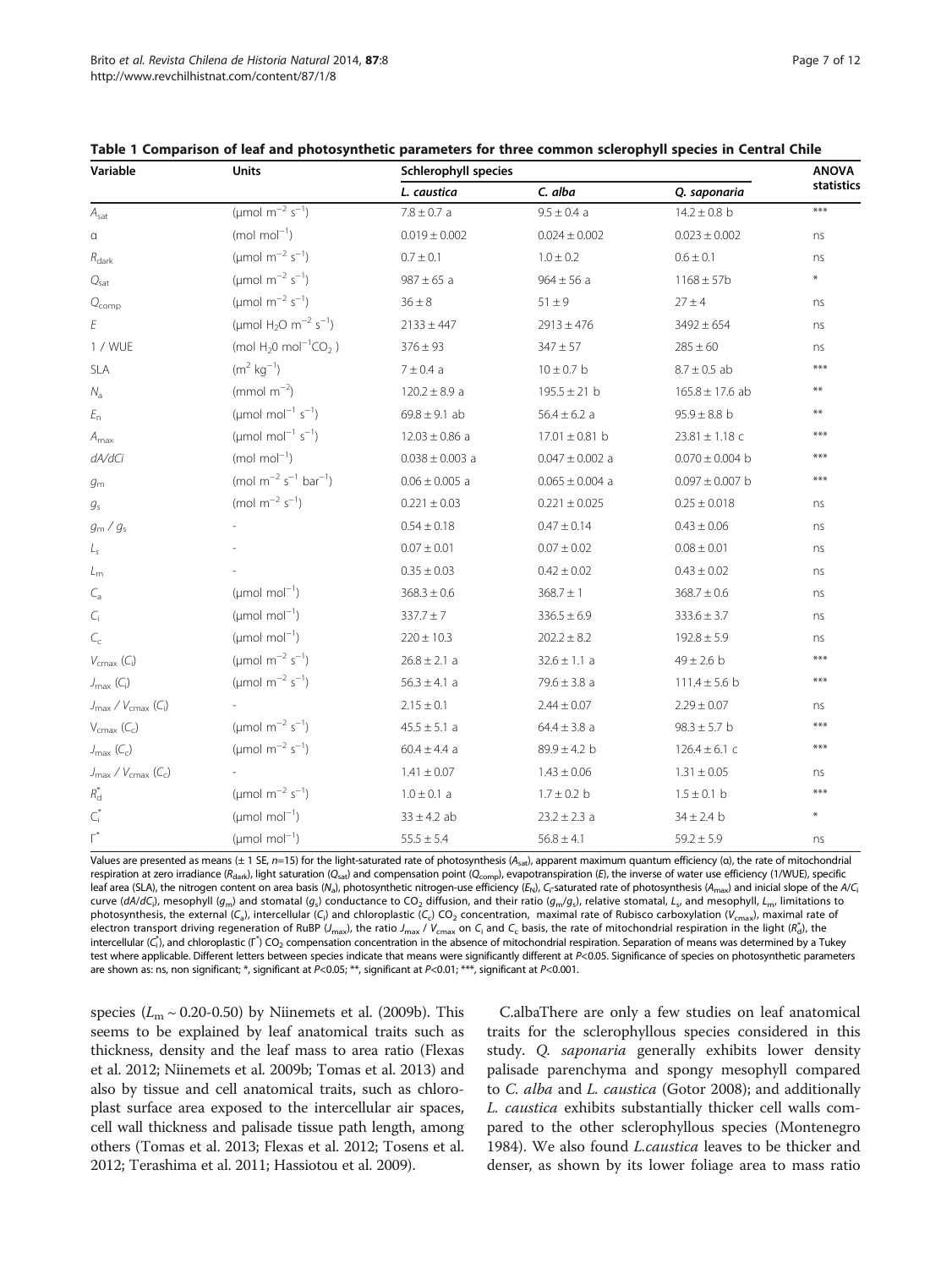(M) (7.0  $\text{m}^2 \text{ kg}^{-1}$ ), compared to Q. saponaria (8.7  $\text{m}^2 \text{ kg}^{-1}$ ) and C. alba  $(10 \text{ m}^2 \text{ kg}^{-1})$ . Tomas et al. [\(2013\)](#page-11-0) found that for sclerophyllous species  $g_m$  was strongly constrained by cell wall thickness (e.g. L. caustica). Such differences in leaf, tissue and cell anatomical traits may at least partially explain why values of  $g_m$  and photosynthetic rates are in the series:  $Q$ . saponaria >  $C$ .  $alba \geq L.$  caustica.

In our study, values of  $A_{\text{sat}}$  were strongly and positively correlated with  $g_m$  ( $A_{\text{sat}} = 1.92 + 100.49$   $g_m$ ,  $r^2 = 0.61$ , P < 0.001). Intercepts  $(F_{2,38} = 8.07, P < 0.01)$  but not slopes ( $F_{2,38} = 1.6$ ,  $P = 0.21$ ) of this linear relationship were influenced by species (Figure 4). Values of  $g_s$  and  $g_{\rm m}$  were uncorrelated ( $r^2$  = 0.03, P = 0.29). An increase in the rate of photosynthesis with increasing  $g_m$  is consistent with previous findings from a wide range of species (Flexas et al. [2004](#page-10-0); Grassi and Magnani [2005](#page-10-0); Loreto et al. [1992](#page-11-0); Niinemets et al. [2009b;](#page-11-0) Singsaas et al. [2004](#page-11-0); Tomas et al. [2013](#page-11-0); von Caemmerer and Evans [1991](#page-11-0); Warren et al. [2003](#page-11-0)). Using the variable J method and carbon isotopes to estimate  $g<sub>m</sub>$  for 15 angiosperm species, Loreto et al. [\(1992\)](#page-11-0) estimated that the slope of the relationship between  $g_m$  (mol m<sup>-2</sup> s<sup>-1</sup> bar-1) and the rate of photosynthesis at saturating irradiance,  $A_{\text{sat}}$  (µmol m<sup>-2</sup> s<sup>-1</sup>) was 0.025 (i.e.  $A_{\text{sat}} = 40 \text{ g}_{\text{m}}$ ). However, the magnitude of this slope in our study was 3.45 times greater. Grassi and Magnani [\(2005](#page-10-0)) estimated that the slope of the relationship



concentration; and,  $g_m$  for mesophyll conductance. The  $A_{sat}/g_m$ linear relationship was highly significant ( $A_{\text{sat}} = 2.4 + 109 g_{\text{m}}$ ,  $r^2 = 0.6$ ,  $P < 0.001$ ; without intercept:  $A<sub>sat</sub> = 138 g<sub>m</sub>$ ). Intercepts ( $F<sub>2,38</sub> = 8.07$ ,  $P < 0.01$ ) but not slopes ( $F_{2,38} = 1.6$ ,  $P = 0.21$ ) of the  $A_{sat}/g_m$  linear relationships differed between species. Dashed-lines are  $A_{sat} = 40 g_{\text{m}}$  $r^2$  = 0.89, determined for 15 angiosperms species by Loreto et al. ([1992](#page-11-0)).

between  $g_m$  and  $A_{sat}$  was 0.0132 (i.e.  $A_{sat}$  = 75.7  $g_m$ ) for oak trees, being our slope 1.8 times greater. This confirms that mesophyll conductance strongly limited the photosynthetic rates in the sclerophyllous species included in our study, compared to other plant groups; although they compare well with other sclerophyllous species.

The 'constant *J* method' used to estimate  $g_m$  is sensitive to errors in both the rate of mitochondrial respiration in the light,  $R_d^*$  and the chloroplastic  $CO_2$  compensation concentration in the absence of mitochondrial respiration, Γ\* . Values of Γ\* in our study were very similar across sclerophyllous species ( $F_{2,41}$  = 0.26, P = 0.78), with a mean value of 50.7 μmol mol<sup>-1</sup> (Table [1\)](#page-6-0). In contrast,  $R_d^*$ , was significantly lower ( $F_{2,41}$  = 9.87,  $P < 0.001$ ) in *L. caustica* (1.0 µmol  $CO_2$  m<sup>-2</sup> s<sup>-1</sup>) compared to *C. alba* (1.7 μmol  $CO_2$  m<sup>-2</sup> s<sup>-1</sup>) and *Q. saponaria* (1.5 µmol  $CO_2$  m<sup>-2</sup> s<sup>-1</sup>) (Table [1](#page-6-0)).

A recent paper by Gu and Sun ([2014](#page-10-0)) suggests that the so-called Laisk method to estimate  $\Gamma^*$  and  $\overline{R}^*_{\text{d}}$  seems to be invalid, and hence an alternative estimate for  $g_m$  in our study would reduce the uncertainty related to our results. We tested whether our results for  $g<sub>m</sub>$  withhold when using values found in the literature for  $\Gamma^*$  and  $R_d^*$ . We used values for tobacco from Brooks and Farquhar ([1985](#page-10-0)) (Set 1:  $R_d = 0.8 \mu$ mol m<sup>-2</sup> s<sup>-1</sup>, I<sup>\*</sup> = 36.9  $\mu$ mol mol<sup>-1</sup>) and for spinach from Bernacchi et al. ([2001](#page-10-0)) (Set 2:  $R_d = 1$  µmol m<sup>-2</sup> s<sup>-1</sup>,  $\Gamma^* = 42.8$  µmol mol<sup>-1</sup>), which have been commonly used to calculate  $g<sub>m</sub>$  for evergreen species (Gallé et al. [2011](#page-10-0); Hassiotou et al. [2009;](#page-10-0) Niinemets et al. [2009a](#page-11-0); Niinemets et al. [2009b\)](#page-11-0). We did not find significant differences within each species when comparing the three estimates of  $g_m$  i.e. using our estimates using the Laisk method, Set 1 and Set 2 (Q. saponaria:  $P = 0.48$ , C. alba:  $P = 0.38$ , L. caustica:  $P = 0.12$ ). Tomas et al. [\(2013a, b](#page-11-0)) performed a similar analysis for deciduous, semideciduous and evergreen trees and herbs plants, obtaining similar values of  $g_m$  independent of the values chosen for  $\Gamma$ <sup>\*</sup>y  $R_d^*$ . This shows that our results hold independent of having used the Laisk method to estimate  $\int r^* y R_d$ .

#### Biochemical limitations to photosynthesis

Values of  $V_{\text{cmax}}$  (range 13–66, mean 36 µmol m<sup>-2</sup> s<sup>-1</sup>) and  $J_{\text{max}}$  (range 33–148, mean 82 µmol m<sup>-2</sup> s<sup>-1</sup>) in our study were within the range compiled for 109  $C_3$  plant species by Wullschleger ([1993\)](#page-11-0) ( $V_{\text{cmax}}$ : range 6–194, mean 64 µmol m<sup>-2</sup> s<sup>-1</sup>; J<sub>max</sub>: range 17–372, mean 134 μmol m<sup>-2</sup> s<sup>-1</sup>). Wullschleger [\(1993](#page-11-0)) also provided specific values of  $V_{\text{cmax}}$  (range 11–119, mean 47 µmol m<sup>-2</sup> s<sup>-1</sup>) and  $J_{\text{max}}$  (range 29–237, mean 104 µmol m<sup>-2</sup> s<sup>-1</sup>) for temperate hardwoods and sclerophyllous species ( $V_{\text{cmax}}$ : range 35–71, mean 53 μmol m<sup>-2</sup> s<sup>-1</sup>;  $J_{\text{max}}$ : range 94–167, mean 122 μmol m<sup>-2</sup> s<sup>-1</sup>); which are similar to the ones found in our study. Pena-Rojas et al. ([2004](#page-11-0)) observed values of 29 μmol CO<sub>2</sub> m<sup>-2</sup> s<sup>-1</sup> and 59 μmol electrons m<sup>-2</sup> s<sup>-1</sup> for  $V_{\text{cmax}}$  and  $J_{\text{max}}$ , respectively for *Quercus ilex*. Niinemets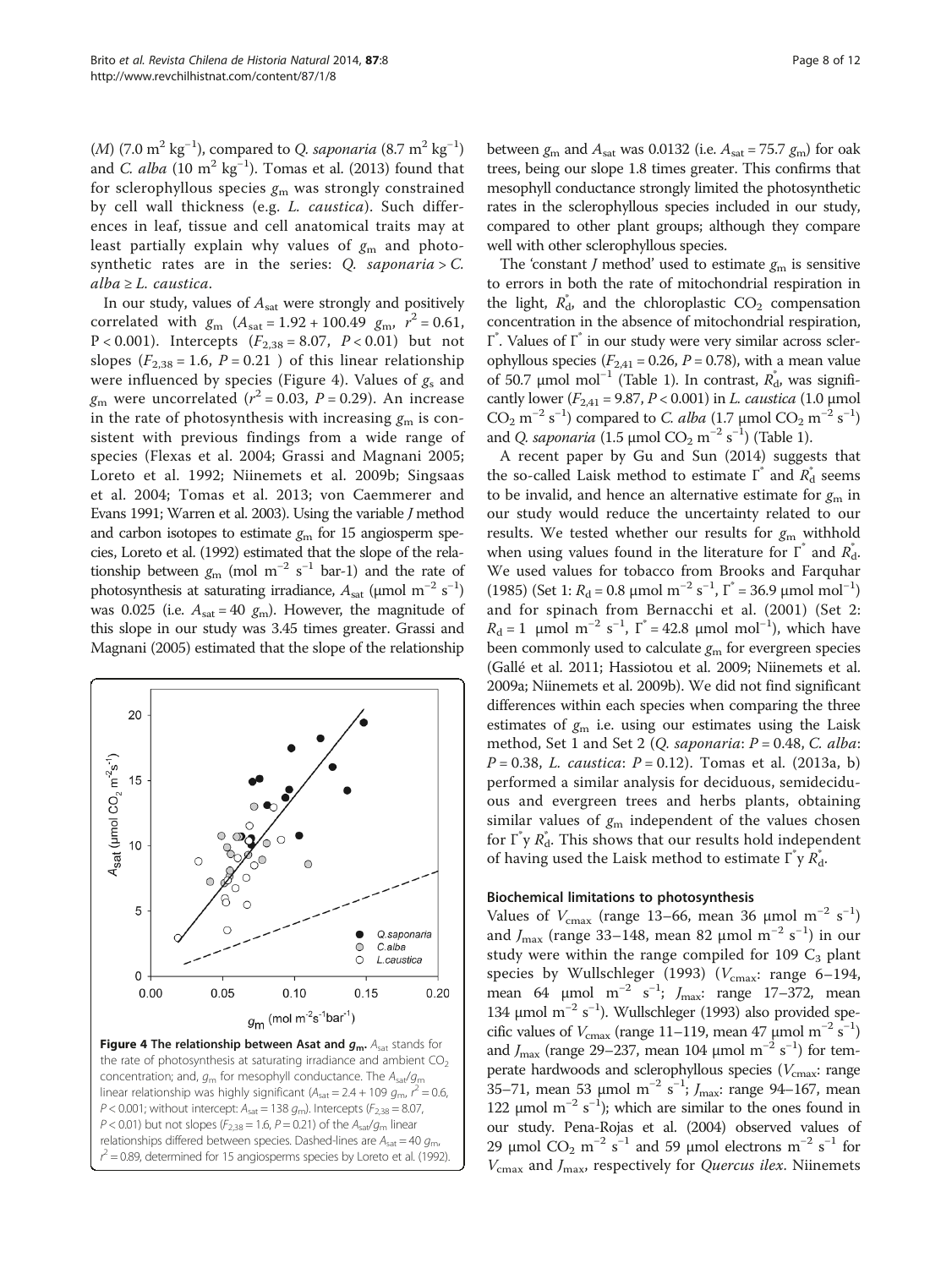et al. [\(2009b](#page-11-0)) observed values of 37 µmol  $\rm CO_2~m^{-2}~s^{-1}$ and 89 µmol electrons  $m^{-2}$  s<sup>-1</sup> for  $V_{\text{cmax}}$  and  $J_{\text{max}}$ , respectively for different Australian sclerophyllous species. This emphasizes the fact that photosynthetic capacity in our study was more limited by  $g_m$  than by biochemical limitations, as our values of  $V_{\text{cmax}}$  and  $J_{\text{max}}$ were greater than those reported by Pena-Rojas et al. ([2004\)](#page-11-0) and Niinemets et al. [\(2009b\)](#page-11-0) and comparable to averages for  $C_3$  hardwoods.

The maximal rate of Rubisco carboxylation  $(V_{\text{cmax}})$  calculated on a  $C_i$  basis, were significantly greater in  $Q$ . sapo*naria* (49.0 µmol  $CO_2$  m<sup>-2</sup> s<sup>-1</sup>) compared to *C. alba* (32.6 µmol  $CO_2$  m<sup>-2</sup> s<sup>-1</sup>) and *L. caustica* (26.8 µmol  $CO_2$  $\rm m^{-2}$  s<sup>-1</sup>) (Table [1\)](#page-6-0). Corresponding values of  $V_{\rm cmax}$  on a  $C_{\rm c}$ basis were 98.3, 64.4 and 45.5 µmol  $CO_2$  m<sup>-2</sup> s<sup>-1</sup>, respectively. Therefore, values of  $V_{\text{cmax}}$  calculated on a  $C_c$  basis were 101%, 97% and 70% greater than those on a  $C_i$  basis for Q. saponaria, C. alba and L. caustica, respectively.

Similar to  $V_{\text{cmax}}$ , the maximal rate of electron transport driving regeneration of RuBP  $(J_{\text{max}})$  calculated on a  $C_i$  basis, were significantly greater in  $Q$ . saponaria (111.4 µmol electrons m<sup>-2</sup> s<sup>-1</sup>) compared to C. alba (79.6 µmol electrons  $m^{-2}$  s<sup>-1</sup>) and *L. caustica* (56.3 µmol electrons  $m^{-2}$  s<sup>-1</sup>) (Table [1\)](#page-6-0). Corresponding values of  $J_{\text{max}}$  on a  $C_c$  basis were 126.4, 89.9 and 60.4 µmol electrons m<sup>-2</sup> s<sup>-1</sup>, respectively. Therefore, values of  $J_{\text{max}}$ were 13%, 13% and 7% greater on a  $C_c$  than a  $C_i$  basis for Q. saponaria, C. alba and L. caustica, respectively.

Although there were significant differences in values of  $J_{\text{max}}$  and  $V_{\text{cmax}}$  among species, the  $J_{\text{max}}/V_{\text{cmax}}$  ratio was constant both on a  $C_i$  (2.29 ± 0.05) and  $C_c$  (1.38 ± 0.04) basis across species (Table [1\)](#page-6-0). Similarly, the relationship between  $J_{\text{max}}$  and  $V_{\text{cmax}}$  was highly significant both on a  $C_i$  $(J_{\text{max}} = 2.267 \ V_{\text{cmax}} \ r^2 = 0.82, P < 0.001)$  and  $C_{\text{c}} \ (J_{\text{max}} = 1.288)$  $V_{\text{cmax}}$ ,  $r^2 = 0.81$ ,  $P < 0.001$ ) basis (Figure 5).

Most values of  $V_{\rm cmax}$  and  $J_{\rm max}$  reported in the literature are calculated from  $A/C<sub>i</sub>$  response curves, rather than  $A/C_c$  curves, with the implicit assumption that mesophyll conductance is infinitely large. When this assumption is invalid, values of  $V_{\text{cmax}}$  and  $J_{\text{max}}$  are underestimated (Ethier and Livingston [2004;](#page-10-0) Ethier et al. [2006;](#page-10-0) Grassi and Magnani [2005](#page-10-0); Harley et al. [1992](#page-10-0); Long and Bernacchi [2003](#page-11-0); Loreto et al. [1992;](#page-11-0) Manter and Kerrigan [2004;](#page-11-0) von Caemmerer [2000;](#page-11-0) Niinemets et al. [2009a](#page-11-0)). To prove this assumption Grassi and Magnani [\(2005](#page-10-0)) showed that the relationship between  $V_{\text{cmax,ci}}$  and  $V_{\text{cmax,cc}}$ values result in a slope of 1.62 ( $r^2$  = 0.94), showing that the  $C_i$  calculation underestimated the real photosynthetic capacity of the leaf. This relation is similar to the one found in our study, which resulted in a slope of 1.28 ( $r^2$  = 0.76).

There is mounting evidence that  $g<sub>m</sub>$  changes with chloroplastic  $CO<sub>2</sub>$  concentration and irradiance, although some of that variation can be an artifact due to the mathematical methods employed (Gu and Sun [2014\)](#page-10-0). Also



 $V_{\text{cmax}}$ ,  $r^2 = 0.81$ ,  $P < 0.001$ ; on a C<sub>i</sub> basis:  $J_{\text{max}} = 2.267 V_{\text{cmax}}$  $r^2 = 0.82$ ,  $P < 0.001$ 

Tholen et al. [\(2012\)](#page-11-0) suggests there are limitations in the precise estimate of  $g_m$  when taking several A values from varying  $CO<sub>2</sub>$  concentrations and rates of photorespiration to estimate  $g_m$ . Taking aside artefactual responses, it seems that  $g<sub>m</sub>$  initially increases, then peaks to decline thereafter with increasing  $C_c$ ; while  $g_m$  seems to increase with irradiance for the same level of  $C_c$  (Flexas et al. [2007](#page-10-0)). We are aware that converting  $A/C<sub>i</sub>$  into  $A/C<sub>c</sub>$  curves assuming a constant  $g_m$  can be invalid; but still useful for comparing our results with previous studies. For instance, the parameters and results found in our study were similar for the photosynthesis model stated by Farquhar et al. [\(1980](#page-10-0)) with model parameters in normal scenarios of  $V_{\text{cmax}} \sim 50 \text{ }\mu\text{mol}$ CO<sub>2</sub> m<sup>-2</sup> s<sup>-1</sup>,  $J_{\text{max}} \sim 125$  µmol electrons m<sup>-2</sup> s<sup>-1</sup>, and dark respiration rates ~ 1.25 µmol  $CO_2$  m<sup>-2</sup> s<sup>-1</sup>. These values were approximate to an 'average'  $C_3$  leaf based on  $C_c$ derived estimates and in the range of the results for the three sclerophyllous species of our study; therefore emphasizing that our species were more limited by  $g<sub>m</sub>$  that biochemical parameters. We are also aware that using 'standard' Rubisco kinetics from tobacco to calculate  $g_{\rm m}$ ,  $V_{\text{cmax}}$  and  $J_{\text{max}}$  may lead to biases (Walker et al. [2013](#page-11-0)) to parameterize photosynthesis in the sclerophyllous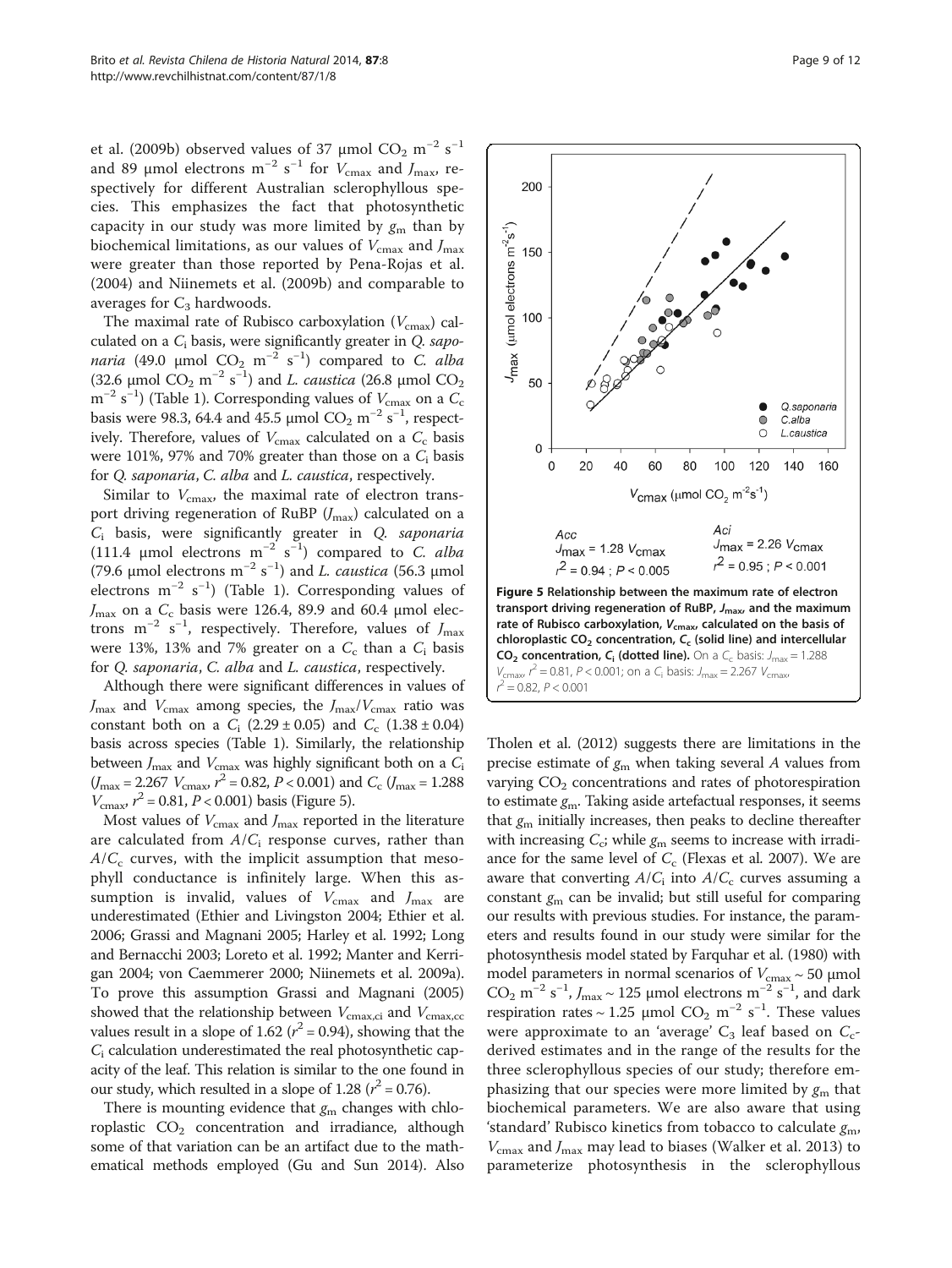species considered in this study. This emphasizes the need for future work to estimate Rubisco kinetics for sclerophyllous species in central Chile.

#### Foliar nitrogen and photosynthetic parameters

Photosynthetic rates are known to be closely related to foliar nitrogen concentrations (Field and Mooney [1986](#page-10-0); Walcroft et al. [1997](#page-11-0); Grassi et al. [2002;](#page-10-0) Ripullone et al. [2003](#page-11-0)). This is explained by the high proportion of total nitrogen partitioned to the carboxylating enzyme Rubisco (Sage and Pearcy [1987;](#page-11-0) Evans [1989](#page-10-0); Warren and Adams [2002](#page-11-0); Takashima et al. [2004](#page-11-0)) and also by the strong coupling effect among capacities  $V_{\text{cmax}}$  and  $J_{\text{max}}$  (von Caemmerer and Farquhar [1981](#page-11-0); Wullschleger [1993](#page-11-0); Sharkey [1985\)](#page-11-0).

At the plant level, observed  $N_a$  ranged almost sixfold from 54 to 339 mmol N  $m^{-2}$  being significantly greater in C. alba (195.5 mmol m<sup>-2</sup>) compared to Q. saponaria (165.8 mmol m<sup>-2</sup>) and *L. caustica* (120.2 mmol m<sup>-2</sup>) (Table [1](#page-6-0)). Values of  $g_m$  were uncorrelated to  $N_a$  ( $r^2$  = 0.001,  $P = 0.40$ ); but as expected values of  $V_{\text{cmax}}$  and  $J_{\text{max}}$  on a  $C_i$ basis significantly increased with  $N_a$  ( $F_{1,38} > 5.95$ ,  $P <$ 0.019). Intercepts  $(F_{2,38} > 31.3, P < 0.001)$  but not slopes  $(F_{2,38}$  < 1.42, P > 0.25) of the  $V_{\text{cmax}}/N_a$  and  $J_{\text{max}}/N_a$  linear relationships were significantly different between species ( $V_{\text{cmax}} = a + 0.075 N_a$ , with  $a = 17.728$  for *L. caustica*,  $a = 32.489$  for C. alba,  $a = 39.204$  for Q. saponaria,  $r^2 = 0.61$ ,  $P < 0.001$ ;  $J_{\text{max}} = a + 0.149$   $N_a$ , with  $a = 38.349$ for L. caustica,  $a = 85.976$  for C. alba,  $a = 101.296$  for Q. saponaria,  $r^2 = 0.62$ ,  $P < 0.001$ ). It is worth noting that L.caustica exhibited the lowest intercept followed by C. alba and Q. saponaria consistently for both the  $V_{\text{cmax}}/N_{\text{a}}$  and the  $J_{\text{max}}/N_{\text{a}}$  relationships which can be attributed to reasons other than foliage N (i.e. foliage N was accounted for in the slope of these relationships). We then may speculate that intercept differences among species can be attributed to distinct leaf N investment strategies. Consistently we found significant differences in Nitrogen use efficiency  $(E_n)$ , being greatest in Q. saponaria (95.9 µmol CO<sub>2</sub> mol N s<sup>-1</sup>), compared to *L. caustica* (69.8 µmol  $CO_2$  mol N s<sup>-1</sup>) and *C. alba* (56.4 µmol CO<sub>2</sub> mol N s<sup>-1</sup>) (Table [1\)](#page-6-0). Such differences in  $E_{\text{n}}$ , may suggest that *Q. saponaria*, that exhibits a greater photosynthetic capacity, may invest proportionally more N to Rubisco compared to L. caustica and C. alba that exhibit poorer photosynthetic performance.

#### Conclusions

In conclusion, values of stomatal conductance,  $g_s$ , were greater than those of mesophyll conductance,  $g_m$ , while their ratio  $(g_m/g_s)$  was not influenced by species, being on average 0.47. Therefore, the relative limitations imposed by  $g_m$  were high  $(L_m \sim 0.40, C_i$ - $C_c \sim 131$  µmol mol<sup>-1</sup>) compared to those imposed by  $g_s$  ( $L_s \sim 0.07$ ,  $C_a - C_i \sim 32$  µmol mol<sup>-1</sup>). Consequently photosynthetic rates in our study were mainly limited by  $g<sub>m</sub>$  as biochemical limitations  $V<sub>cmax</sub>$  and  $J<sub>max</sub>$  compare well to averages for  $C_3$  plants. Photosynthetic performance was in the series: Q. saponaria > C. alba  $\geq L$ . caustica which can be attributed first to mesophyll conductance limitations, probably mediated by leaf anatomical traits and then to species specific foliage N partitioning strategies.

#### Appendix

Abbreviations used throughout the text can be found in Table 2.

|  | <b>Table 2 Abbreviations</b> |
|--|------------------------------|
|--|------------------------------|

| Symbol                    | <b>Description</b>                                                                                                                       | <b>Units</b>                                              |
|---------------------------|------------------------------------------------------------------------------------------------------------------------------------------|-----------------------------------------------------------|
| $A_{\text{sat}}$          | light-saturated rate of photosynthesis<br>at ambient $C_{\rm a}$                                                                         | $\mu$ mol m $^{-2}$ s <sup>-1</sup>                       |
| $R_{\rm dark}$            | respiration rate at zero irradiance                                                                                                      | $\mu$ mol m $^{-2}$ s $^{-1}$                             |
| $Q_{\text{sat}}$          | Light saturation point determined as<br>the Q value for which assimilation is<br>90% of Asat                                             | $\mu$ mol m <sup>-2</sup> s <sup>-1</sup>                 |
| $Q_{\mathsf{comp}}$       | Light compensation point determined<br>as the Q value for which the rate of<br>photosynthesis exactly matches the<br>rate of respiration | $\mu$ mol m <sup>-2</sup> s <sup>-1</sup>                 |
| α                         | apparent maximum quantum efficiency                                                                                                      | mol mol $^{-1}$                                           |
| $C_{\rm a}$               | $CO2$ concentration in the air outside<br>the leaf                                                                                       | $\mu$ mol mol <sup>-1</sup>                               |
| C.                        | $CO2$ concentration in intercellular air<br>spaces                                                                                       | µmol mol <sup>-1</sup>                                    |
| $\mathsf{C}_{\mathsf{c}}$ | $CO2$ concentration in the chloroplast                                                                                                   | $\mu$ mol mol $^{-1}$                                     |
| $\overline{\Gamma}^*$     | chloroplastic $CO2$ compensation point                                                                                                   | $\mu$ mol mol <sup>-1</sup>                               |
| Cî                        | intercellular CO <sub>2</sub> compensation point<br>in the absence of day respiration                                                    | $\mu$ mol mol $^{-1}$                                     |
| Ŕд                        | rate of mitochondrial respiration in<br>the light                                                                                        | $\mu$ mol m $^{-2}$ s <sup>-1</sup>                       |
| EΝ                        | instantaneous photosynthetic nitrogen<br>use efficiency                                                                                  | $\mu$ mol mol <sup>-1</sup> s <sup>-1</sup>               |
| Lς                        | relative stomatal (plus boundary layer)<br>limitation to photosynthesis                                                                  | $\frac{0}{0}$                                             |
| $L_{\rm m}$               | relative mesophyll limitations to<br>photosynthesis                                                                                      | $\%$                                                      |
| $q_{\varsigma}$           | stomatal (plus boundary layer)<br>conductance to $CO2$ diffusion                                                                         | mol $m^{-2} s^{-1}$                                       |
| $g_{\rm m}$               | Mesophyll transfer conductance to<br>CO <sub>2</sub> diffusion                                                                           | mol $m^{-2}$ s <sup>-1</sup> bar <sup>-1</sup>            |
| $V_{\text{cmax}}$         | in vivo maximum rate of ribulose-1,<br>5-bisphosphate (RuBP) carboxylase-<br>oxygenase (Rubisco) carboxylation                           | $\mu$ mol CO <sub>2</sub> m <sup>-2</sup> s <sup>-1</sup> |
| $J_{\rm max}$             | electron transport driving regeneration<br>of RuBP                                                                                       | umol electrons<br>$m^{-2}$ s <sup>-1</sup>                |
| $A_{\rm max}$             | the rate of photosynthesis near<br>saturating $C_i$ (800 µmol mol <sup>-1</sup> )                                                        | $\mu$ mol CO <sub>2</sub> m <sup>-2</sup> s <sup>-1</sup> |
| $N_{\rm a}$               | foliage nitrogen concentration on an<br>area basis                                                                                       | mmol $m^{-2}$                                             |
| М                         | Leaf area to mass ratio                                                                                                                  | $m2$ kg $^{-1}$                                           |
| VPD                       | Leaf-to-air vapour pressure deficit                                                                                                      | kPa                                                       |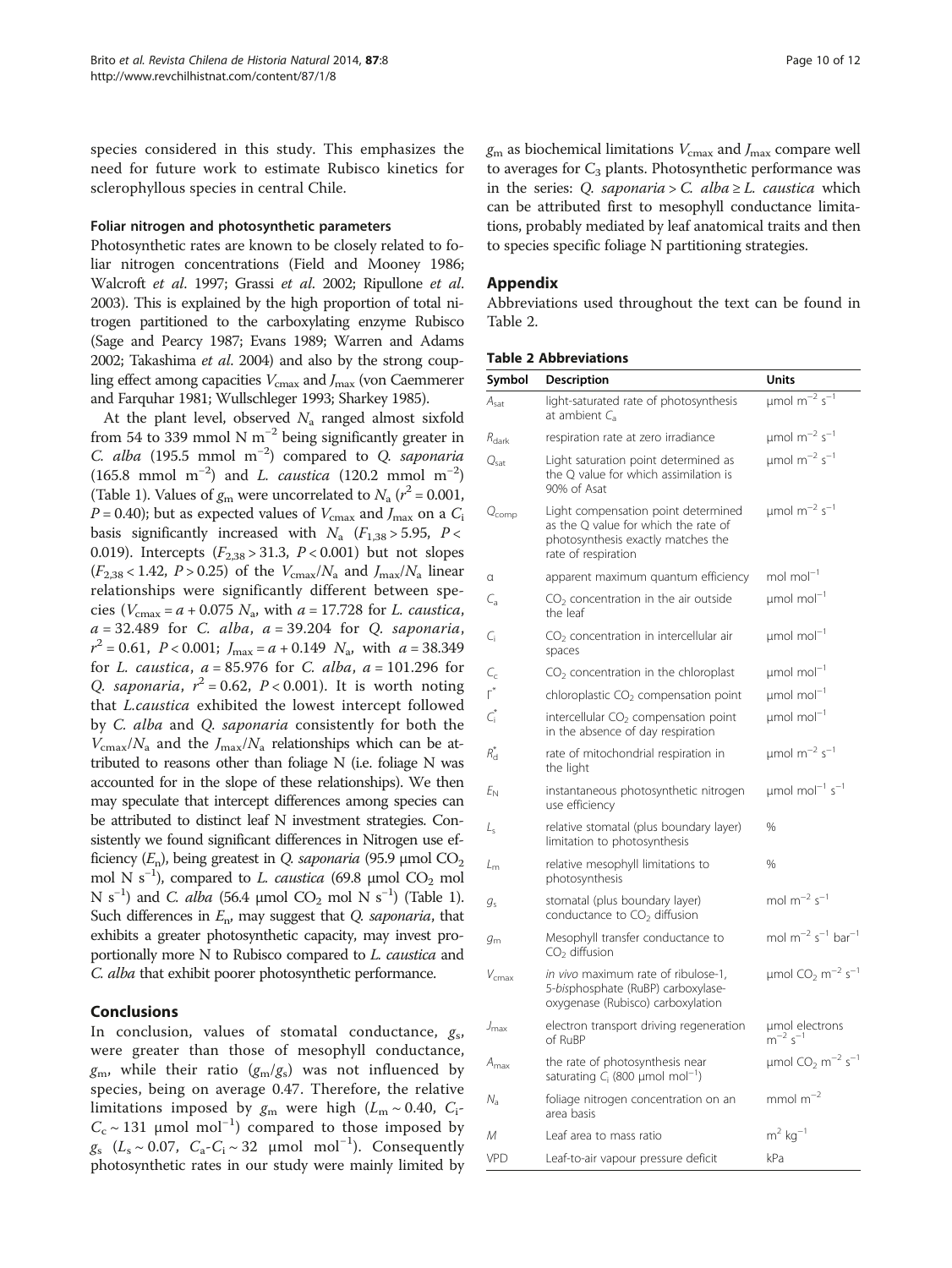#### <span id="page-10-0"></span>Competing interests

The authors declare that they have no competing interests.

#### Authors' contributions

CB was involved in the original idea and carried out all measurements of gas exchange. HB participated in the design of the study, performed the statistical analysis and wrote together with CB the first draft. JPQ and JPF contributed significantly in the presentation of results and discussion. NF substantially contributed in the discussion. All authors read and approved the final manuscript.

#### Acknowledgements

During this work the corresponding author was supported by the National Science and Technology Commission (CONICYT) through the project FONDECYT 1090259 "Disturbance mediated water and nutrient stresses regulate carbon assimilation and allocation in sclerophyll ecosystems in Central Chile: A process-based approach". We thank Corporación Nacional Forestal for their support to carry out FONDECYT 1090259, and for providing accommodation and technical advice within the National Reserve "Roblería de los Cobres de Loncha". We also thank Mrs. Cristina Sáez N. (Universidad de Chile), Mr. Roberto Cerda R. (CONAF) and Mr. Eric Campos (Universidad de Chile) for their kind advice and valuable technical skills. The experiments and measurements undertaken for this paper comply with the current laws of Chile.

#### Author details

<sup>1</sup>Facultad de Ciencias Forestales y de la Conservación de la Naturaleza, Universidad de Chile, Casilla 9206, Santiago, Chile. <sup>2</sup>Centro de Estudios de Zonas Áridas, Universidad de Chile, Casilla 129, Coquimbo, Chile. <sup>3</sup>Facultad de Ciencias Agronómicas, Universidad de Chile, Casilla 1004, Santiago, Chile.

# Received: 14 February 2014 Accepted: 18 June 2014<br>Published online: 16 August 2014

#### References

- Armesto JJ, Arroyo MTK, Hinojosa LF (2007) The mediterranean environment of Central Chile. In: Veblen TT, Young KR, Orme AR (eds) The physical geography of South America: 184–199. Oxford University Press, United State of America
- Arroyo MTK, Marquet P, Marticorena C, Simonetti J, Cavieres LA, Squeo FA, Rozzi R (2004) Chilean winter rainfall - Valdivian forests. In: Mittermeier PRRA, Hoffmann M, Pilgrim J, Brooks T, Goettsch-Mittermeier C, Lamoreux J, Da Fonseca GAB (eds) Hotspots revisited: earth's biologically richest and most endangered terrestrial ecoregions: 99–103. CEMEX, Mexico
- Baldocchi DD, Harley PC (1995) Scaling carbon dioxide and water vapour exchange from leaf to canopy in a deciduous forest: II model testing and application. Plant Cell and Environment 18:1157–1173
- Benites J, Saintraint D, Morimoto YK (1994) Degradación de tierras y producción agrícola en Argentina, Bolivia, Brasil, Chile y Paraguay: Erosión de Suelos en América Latina. Oficina Regional de la FAO para América Latina y el Caribe, Santiago, pp 83–116
- Bernacchi CJ, Elsingsaas CP, Portis AR, Long SP (2001) Improved temperature response functions for models of Rubisco-limited photosynthesis. Plant Cell Environ 24:253–259
- Bernacchi CJ, Portis AR, Nakano H, Von Caemmerer S, Long SP (2002) Temperature response of mesophyll conductance. Implications for the determination of Rubisco enzyme kinetics and for limitations to photosynthesis in vivo. Plant Physiology 130:1992–1998
- Brooks A, Farquhar GD (1985) Effect of temperature on the  $CO<sub>2</sub>/O<sub>2</sub>$  specificity of ribulose-1, 5- bisphosphate carboxylase oxygenase and the rate of respiration in the light: estimates from gas-exchange measurements on spinach. Planta 165:397–406
- Cabrera M (2002) Respuestas ecofisiológicas de plantas en ecosistemas de zonas con clima mediterráneo y ambientes de alta montaña. Rev Chil Hist Nat 75:625–637
- CONAF (1999) Catastro y Evaluación de Recursos Vegetacionales Nativos de Chile. Proyecto CONAF-CONAMA-BIRF, Santiago, Chile, p 89
- De Lucia EH, Whitehead D, Clearwater MJ (2003) The relative limitation of photosynthesis by mesophyll conductance in co-occurring species in a temperate rainforest dominated by the conifer Dacrydium cupressinum. Funct Plant Biol 30:1197–1204
- Ethier GJ, Livingston NJ (2004) On the need to incorporate sensitivity to CO<sub>2</sub> transfer conductance into the Farquhar-von Caemmerer-Berry leaf photosynthesis model. Plant, Cell and Environment 27:137–153
- Ethier GJ, Livingston NJ, Harrison DL, Black TA, Moran JA (2006) Low stomatal and internal conductance to  $CO<sub>2</sub>$  versus Rubisco deactivation as determinants of the photosynthetic decline of ageing evergreen leaves. Plant, Cell andEnvironment 29:2168–2184
- Evans JR (1989) Photosynthesis and nitrogen relationships in leaves of  $C_3$  plants. Oecologia 78:9–19
- Farquhar GD, Sharkey TD (1982) Stomatal conductance and photosynthesis. Annual Review of Plant Physiology 33:317–345
- Farquhar GD, von Caemmerer S, Berry JA (1980) A biochemical model of photosynthetic CO<sub>2</sub> assimilation in leaves of C3 species. Planta 149:78-90
- Field C, Mooney HA (1986) The photosynthesis nitrogen relationship in wild plants. In: Givnish TJ (ed) The economy of plant form and function. Cambridge University Press, Cambridge, pp 25–55
- Flexas J, Bota J, Loreto F, Cornic G, Sharkey TD (2004) Diffusive and metabolic limitations to photosynthesis under drought and salinity in C (3) plants. Plant Biol 6:269–279
- Flexas J, Díaz-Espejo A, Galmés J, Kaldenhoff R, Medrano H, Ribas-Carbo M (2007) Rapid variations of mesophyll conductance in response to changes in CO2 concentration around leaves. Plant, Cell and Environment 30:1284–1298
- Flexas J, Ribas-Carbo M, Diaz-Espejo A, Galmes J, Medrano H (2008) Mesophyll conductance to CO<sub>2</sub>: current knowledge and future prospects. Plant Cell Environ 31:602–621
- Flexas J, Barbour MM, Brendel O, Cabrera HM, Carriqui M, Diaz-Espejo A, Douthe C, Dreyer E, Ferrio JP, Gago J, Galle A, Galmes J, Kodama N, Medrano H, Niinemets U, Peguero-Pina JJ, Pou A, Ribas-Carbo M, Tomas M, Tosens T, Warren CR (2012) Mesophyll diffusion conductance to CO2: an unappreciated central player in photosynthesis. Plant Science 193:70–84, doi:10.1016/j. plantsci.2012.05.009
- Gallé A, Flórez-Sarasa I, Aououad HE, Flexas J (2011) The Mediterranean evergreen Quercus ilex and the semi-deciduous Cistus albidus differ in their leaf gas exchange regulation and acclimation to repeated drought and re-watering cycles. J Exp Bot 62:5207–5216
- Galmes J, Medrano H, Flexas J (2007) Photosynthetic limitations in response to water stress and recovery in Mediterranean plants with different growth forms. New Phytol 175:81–93
- Genty B, Briantais JM, Baker NR (1989) The relationship between the quantum yield of photosynthetic electron-transport and quenching of chlorophyll fluorescence. Biochimica Et Biophysica Acta 990:87–92
- Gotor B (2008) Evaluación de parámetros fisiológicos y de Crecimiento en plantas de Quillaja saponaria Mol. bajo condiciones de déficit hídrico: Memoria para optar al título de Ingeniero Forestal. Facultad de Ciencias Forestales, Universidad de Chile, Santiago, Chile
- Grassi G, Magnani F (2005) Stomatal, mesophyll conductance and biochemical limitations to photosynthesis as affected by drought and leaf ontogeny in ash and oak trees. Plant Cell Environ 28:834–849
- Grassi G, Meier P, Cromer R, Tompkins D, Jarvis PG (2002) Photosynthetic parameters in seedlings of Eucalyptus grandis as affected by rate of nitrogen supply. Plant Cell Environ 25:1677–1688
- Griffin KL, Tissue DT, Turnbull MH, Whitehead D (2000) The onset of photosynthetic acclimation to elevated CO<sub>2</sub> partial pressure in field-grown Pinus radiata D: Don. after 4 years. Plant Cell Environ 23:1089–1098
- Gu L, Sun Y (2014) Artefactual responses of mesophyll conductance to CO2 and irradiance estimated with the variable J and online isotope discrimination methods. Plant, Cell and Environment 37:1231–1249
- Gulias J, Flexas J, Abadia A, Medrano H (2002) Photosynthetic responses to water deficit in six Mediterranean sclerophyll species: possible factors explaining the declining distribution of Rhamnus ludovici-salvatoris, an endemic Balearic species. Tree Physiol 22:687–697
- Harley PC, Sharkey TD (1991) An improved model of  $C_3$  photosynthesis at high  $CO<sub>2</sub>$  - reversed  $O<sub>2</sub>$  sensitivity explained by lack of glycerate reentry into the chloroplast. Photosynth Res 27(3):169–178
- Harley PC, Loreto F, Di Marco G, Sharkey TD (1992) Theoretical considerations when estimating the mesophyll conductance to CO2 flux by analysis of the response of photosynthesis to CO<sub>2</sub>. Plant Physiol 98:1429-1436
- Hassiotou F, Ludwig M, Renton M, Veneklaas EJ, Evans JR (2009) Influence of leaf dry mass per area,  $CO<sub>2</sub>$  and irradiance on mesophyll conductance in sclerophylls. J Exp Bot 60:2303–2314